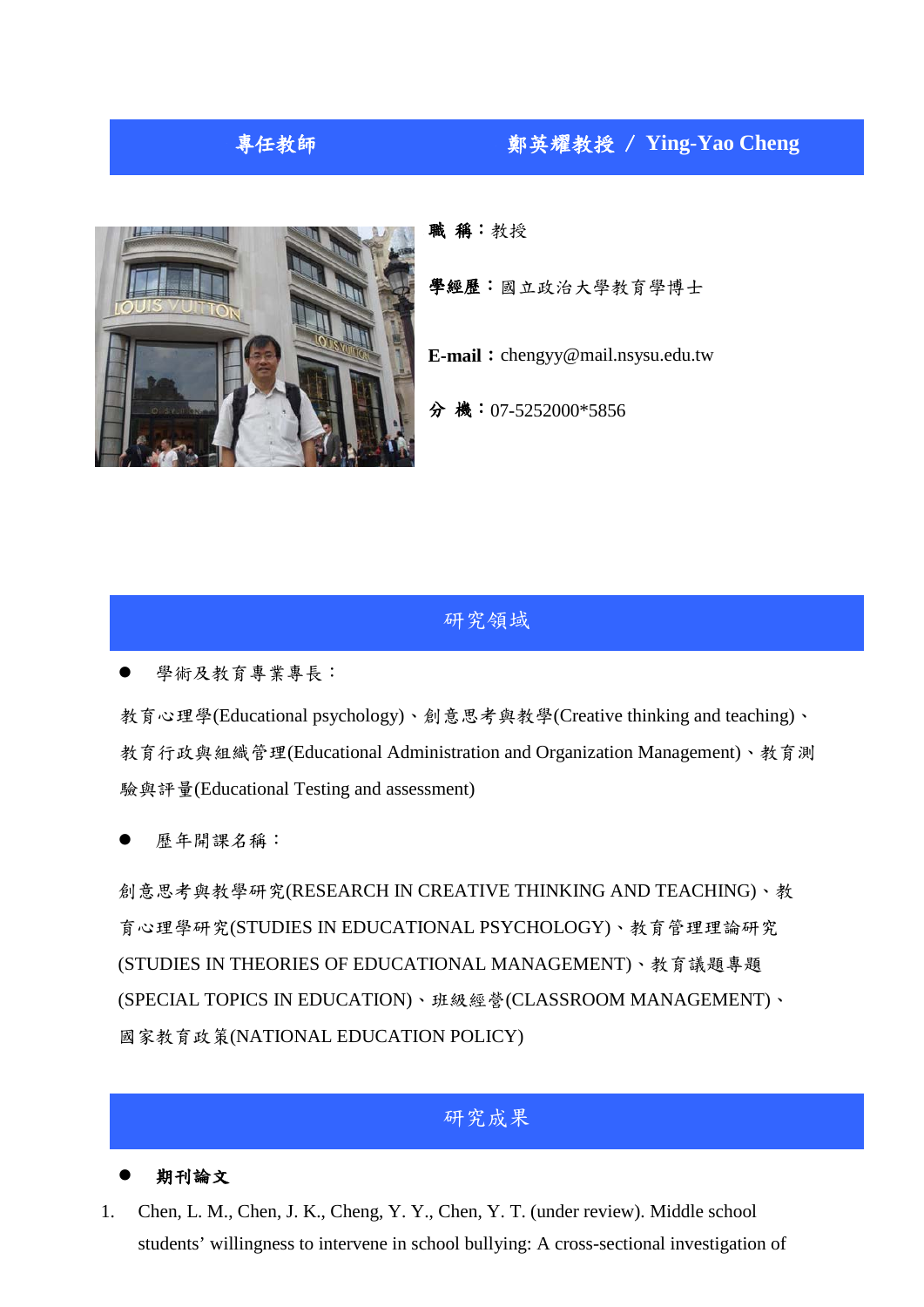bystander roles, bullying categories, and gender. Social Development. (SSCI; 2014IF=1.505)

- 2. Chen, W. R., Cheng, Y. Y., Chen, L. M. (under review). Self-blame Tendency of Bullied Victims. Journal of School Psychology. (SSCI; IF= 2.262)
- 3. 王佳琪、何曉琪、邱文彬、鄭英耀\*(in press)。科學想像力學習進程之驗證:測量 觀點。教育心理學報。(TSSCI)
- 4. 王怡今、鄭英耀、陳利銘\*(2017)。臺灣中學生對校園霸凌防制策略之知覺有效性 評估。台灣青少年犯罪防治研究期刊,9(1),123-152。
- 5. 陳映孜、何曉琪、劉昆夏、林煥祥、鄭英耀\*(in press)。從教師自編科學成就測驗 之Rasch分析看教與學。教育科學研究期刊。(TSSCI)
- 6. Kuo, H. C., Burnard, P., McLellan, R., Cheng, Y. Y., & Wu, J. J. (2017). The Development of Indicators for Creativity Education and a Questionnaire to Evaluate its Delivery and Practice. Thinking Skills and Creativity, 24, 186-198. doi: 10.1016/j.tsc.2017.02.005 (SSCI; 2016 IF=1.589, Rank: Education & Educational Research 57/235).
- 7. Chen, L. M., & Cheng, Y. Y.\* (2017). Perceived severity of cyberbullying behavior: Differences between genders, grades, and participant roles. Educational Psychology, 37(5), 599-610. doi:10.1080/01443410.2016.1202898 (SSCI; 2016 IF=1.310, Rank: Education & Educational Research 90/235).
- 8. Wang, C. C., Niemi, H., Cheng, C. L., & **Cheng, Y. Y.** (2017). Validation of learning progression in scientific imagination using data from Taiwanese and Finnish elementary school student. *Thinking Skills and Creativity.* 24, 73-85. doi.org/10.1016/j.tsc.2017.02.014 (SSCI; 2015 IF=1.022, Rank: Education & Educational Research 99/231).
- 9. 王佳琪、鄭英耀、何曉琪\*(2016)。科學想像力圖形測驗之發展。教育科學研究期 刊,**61**(4),177-204。doi:10.6209/JORIES.2016.61(4).07。**(TSSCI)**
- 10. Chen, L. M., Chang, Y. C., & **Cheng, Y. Y.\*** (2016). Choosing to be a defender or an outsider in a school bullying incident: Determining factors and the defending process. *School Psychology International*, 37(3), 289-302. doi:10.1177/0143034316632282 (SSCI; 2015 IF=0.922, Rank: Psychology, Educational 39/57).
- 11. Chen, L. M., **Cheng, Y. Y.\***, Wang, W. C., & Hsueh, C. W. (2015).The intersection between perceived severity and frequency of being bullied: A Rasch measurement approach. *Educational Psychology*, 35(4), 397–415. doi:10.1080/01443410.2013.864755 (SSCI; 2015 IF=1.157, Rank: Education, Educational Research 76/231).
- 12. Chiou\*, W. B., Wu, W. H., & **Cheng, Y. Y.** (2015). Beauty against tobacco control: Viewing photos of attractive women may induce a mating mindset, leading to reduced selfcontrol over smoking among male smokers. *Evolution and Human Behavior,* 36(3), 218- 223. [doi.org/10.1016/j.evolhumbehav.2014.11.006](http://dx.doi.org/10.1016/j.evolhumbehav.2014.11.006) (SSCI, 2015 IF = 3.223, Rank: Social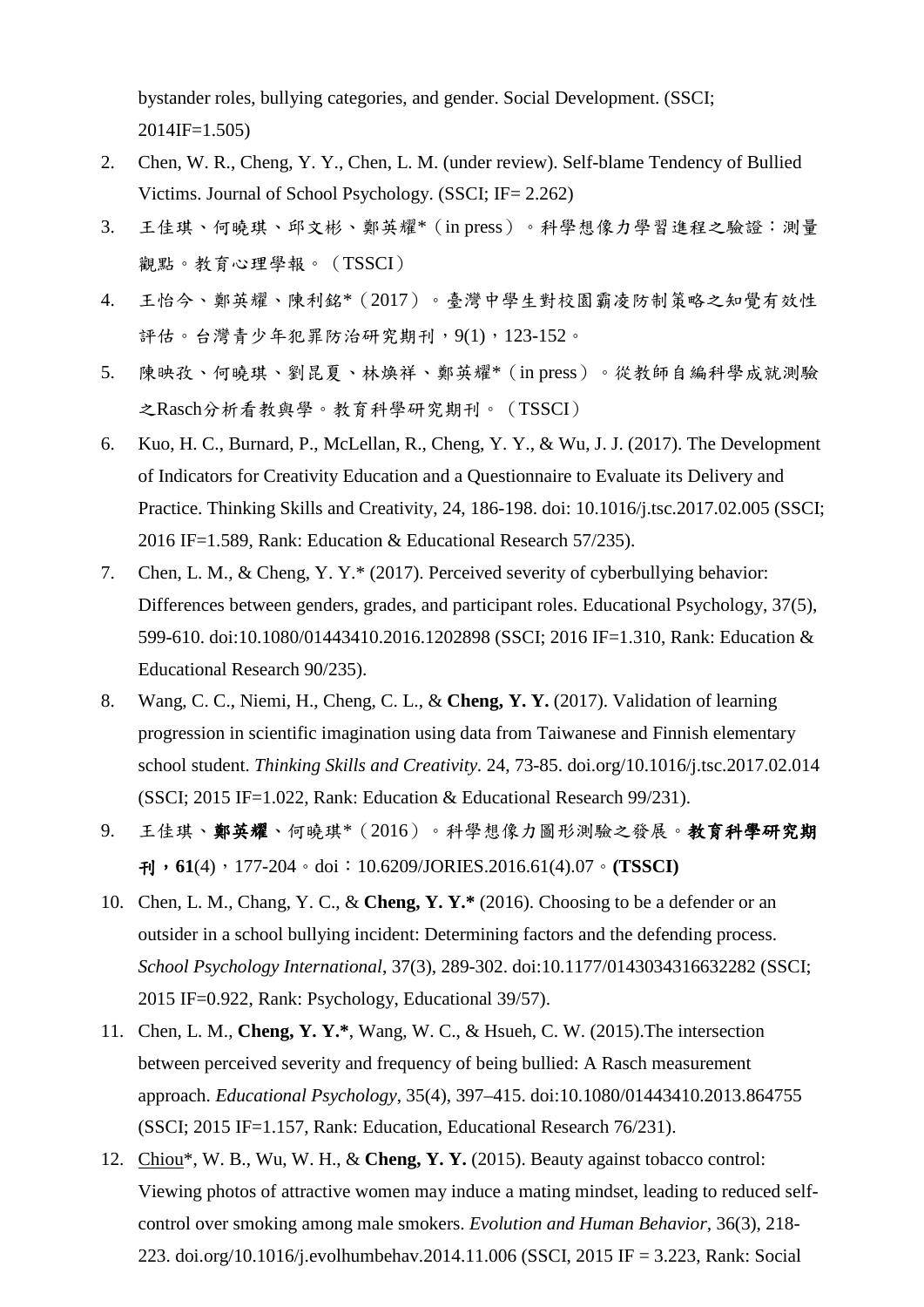Sciences, Biomedical 3/39).

- 13. 鄭英耀、方德隆、莊勝義、陳利銘<sup>\*</sup>、劉敏如 (2015)。大學經濟弱勢學生入學及就學 扶政策分析與建議。教育科學研究期刊,**60**(4),1-19。 doi:10.6209/JORIES.2015.60(4).01 (**TSSCI**)
- 14. 鍾素香、鄭英耀、王佳琪\*(2015)。閱讀理解篩選測驗再驗證和應用。測驗學刊, **62**(3),259-279。(TSSCI)
- 15. Wang, C. C., Ho, H. C., & **Cheng, Y. Y.** (2015). Building a learning progression for scientific imagination: A measurement approach. *Thinking Skills and Creativity, 17*, 1-14. doi: 10.1016/j.tsc.2015.02.001 (SSCI; 2014 IF=1.461, Rank: Education & educational Research 35/224)
- 16. 王佳琪、何曉琪、陳利銘、鄭英耀**\***(2015)。教育心理學研究與發展趨勢。教育研究 月刊,**252**,80-96。(peer-review)
- 17. Chen, L. M., **Cheng, Y. Y.**\*, Wu, P.J., & Hsueh, H. I. (2014). Educators' implicit perspectives of wisdom: A comparison between interpersonal and intrapersonal perspectives. *International Journal of Psychology, 49, 425–433.* doi: 10.1002/ijop.12045 (SSCI; 2014 IF=1.198, Rank: Psychology, Multidisciplinary 59/129)
- 18. Mok, M. M. C., Wang, W. C., **Cheng, Y. Y**., Leung, S. O., & Chen, L. M\*. (2014). Prevalence and Behavioural Ranking of Bullying and Victimisation among Secondary Students in Hong Kong, Taiwan, and Macao. *Asia-Pacific Education Researcher*, *23*(3), 757-767. doi:10.1007/s40299-013-0151-4 (SSCI; 2014 IF=0.737, Rank: Education & Educational Research 114/224)
- 19. 王佳琪、何曉琪、鄭英耀\*(2014)。科學創造性問題解決測驗之發展。測驗學  $\overline{1}$ , **61**(3), 337-360。
- 20. Wang, C. C., Ho, H. C., Wu, J. J., & **Cheng, Y. Y.** \* (2014). Development of the scientific imagination model: A concept-mapping perspective. *Thinking Skills and Creativity, 13(Septe*mber), 106–119. (SSCI; 2014 IF= 1.461, Rank: Education & education Research 35/224)
- 21. Wang, C. C., Ho, H. C., Cheng, C. L., & **Cheng, Y. Y.\***(2014). Application of the Rasch Model to the Measurement of Creativity: The Creative Achievement Questionnaire. *Creativity Research Journal, 26*(1), 62-71. (SSCI; 2014 IF=1.460, Rank: Psychology, Multidisciplinary 49/129)
- 22. Chen, L. M., & **Cheng, Y. Y.**\* (2013). Prevalence of school bullying among secondary students in Taiwan: Measurements with and without a specific definition of bullying. *School Psychology International, 34*, 707–720. doi: 10.1177/0143034313479694 (SSCI;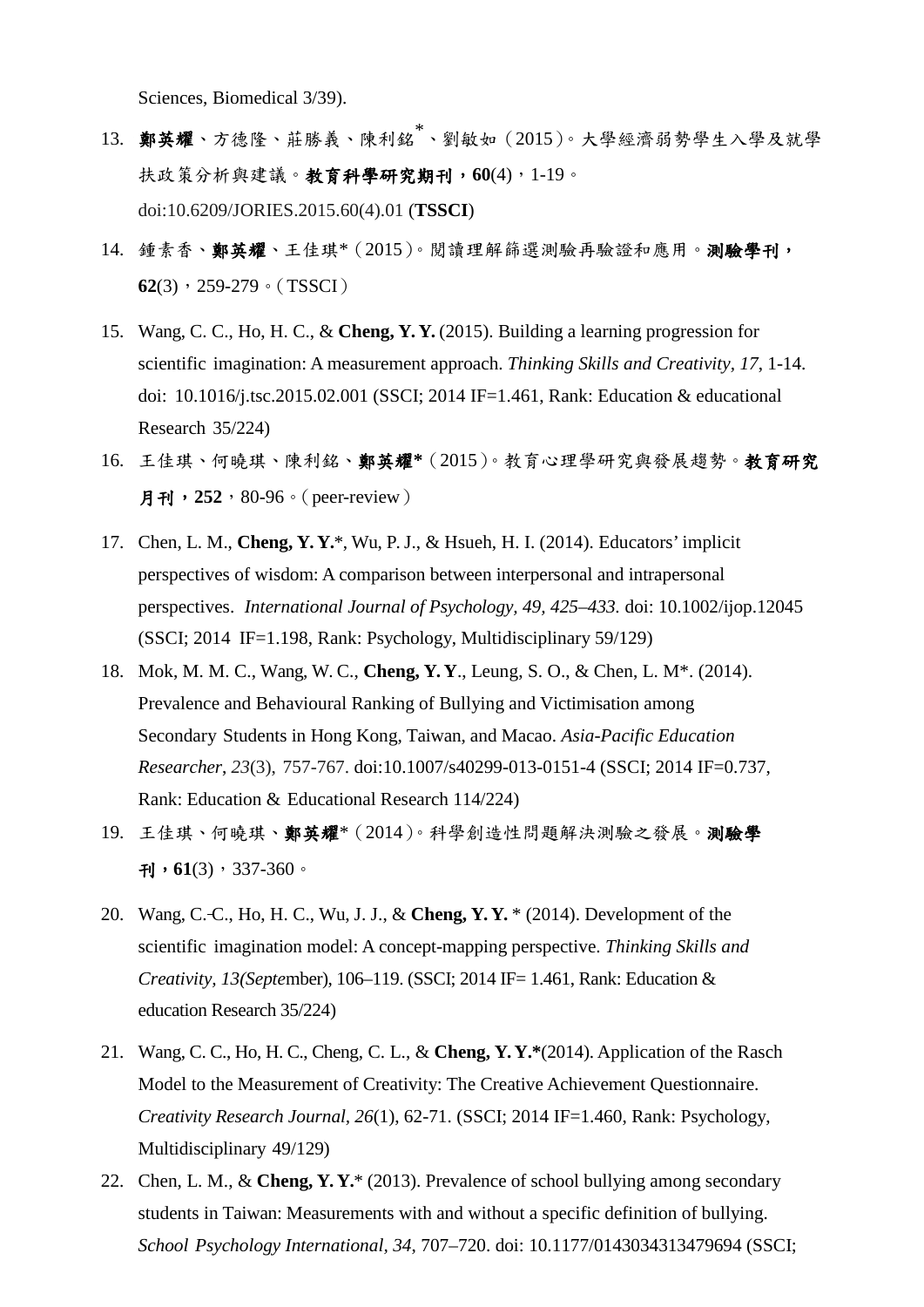2014 IF:1.447, Rank: Psychology, Educational 26/55)

- 23. Chiou\*, W., & **Cheng, Y.** (2013). In broad daylight, we trust in God! Brightness, the salience of morality, and ethical behavior. *Journal of Environmental Psychology* (\* Corresponding author; SSCI-53, 2014 IF = 2.640, Rank: Environmental Studies: 9/100; NSC101-2410-H-110-052-MY2).
- 24. Wong, C. T., **Cheng, Y. Y.**, & Chen, L. M.\* (2013). Multiple perspectives on the targets and causes of school bullying. *Educational Psychology in Practice, 29*(3), 278–292. doi:10.1080/02667363.2013.837030 (PsycINFO)
- 25. Ho, H. C., Wang, C. C., & **Cheng, Y. Y.\*** (2013). Analysis of the Scientific Imagination Process. *Thinking Skills and Creativity, 10,* 68-78*.* (SSCI; 2014 IF= 1.461, Rank: Education& educational Research 35/224)
- 26. Wang, C. C., Liu, K. S., Cheng, C. L., & **Cheng, Y. Y.\***(2013). Comparison of Webbased versus Paper-and-pencil Administration of a Humor Survey. *Computers in Human Behavior, 29*, 1007-1011. (SSCI, 2014 IF= 2.694, Rank: Psychology Multidisciplinary 20/129)
- 27. Chen, L. M., Liu, K. S., & **Cheng, Y. Y. \*** (2012). Validation of the Perceived School Bullying Severity Scale. *Educational Psychology, 32,* 169-182. doi:10.1080/01443410.2011.633495. (SSCI, 2014 IF = 0.667, Rank: Education, Educational Research 126/224)
- 28. **Cheng, Y. Y.**, Shein, P. P., & Chiou\*, W. B. (2012). Escaping the impulse to immediate gratification: The prospect concept primes a future-oriented mindset, prompting an inclination toward delay gratification. *British Journal of Psychology, 103*(1), 129-141. (SSCI, 2014 IF = 2.254, Rank: Psychology, Multidisciplinary  $28/129$ )
- 29. Chao, Y. H., **Cheng, Y. Y.,** & Chiou\*, W. B. (2011). The psychological consequence of experiencing shame: Self-sufficiency and mood-repair. *Motivation and Emotion, 35*(2), 202-210. (SSCI, 2014 IF = 1.744, Psychology, Social 24/62)
- 30. 王佳琪、鄭英耀\*、劉昆夏、何曉琪(2011)。以 Rasch 分析檢驗「多向度幽默感量表」 之信效度。測驗學刊,**58**(4),691-713。**(TSSCI)**
- 31. Wu\*, P. L., Huang, S. H., **Cheng, Y. Y.**, Liu, K. S., & Yang, T. H. (2011). A tool for assessing university students' engagement in learning. *The International Journal of Learning, 18*, 13-24.
- 32. **Cheng\*, Y. Y**, Chen, L. M., Ho, H. C., & Cheng, C. L. (2011). Definitions of School Bullying in Taiwan: A Comparison of Multiple Perspectives. *School Psychology International, 32*,227-243*.* DOI: 10.1177/0143034311404130 (SSCI, 2014 IF = 1.447, Rank: Psychology, Educational 26/55)
- 33. Chen**\***, L. M., Wu, P.J., **Cheng, Y. Y.**, & Hsueh, H. I. (2011). A qualitative inquiry into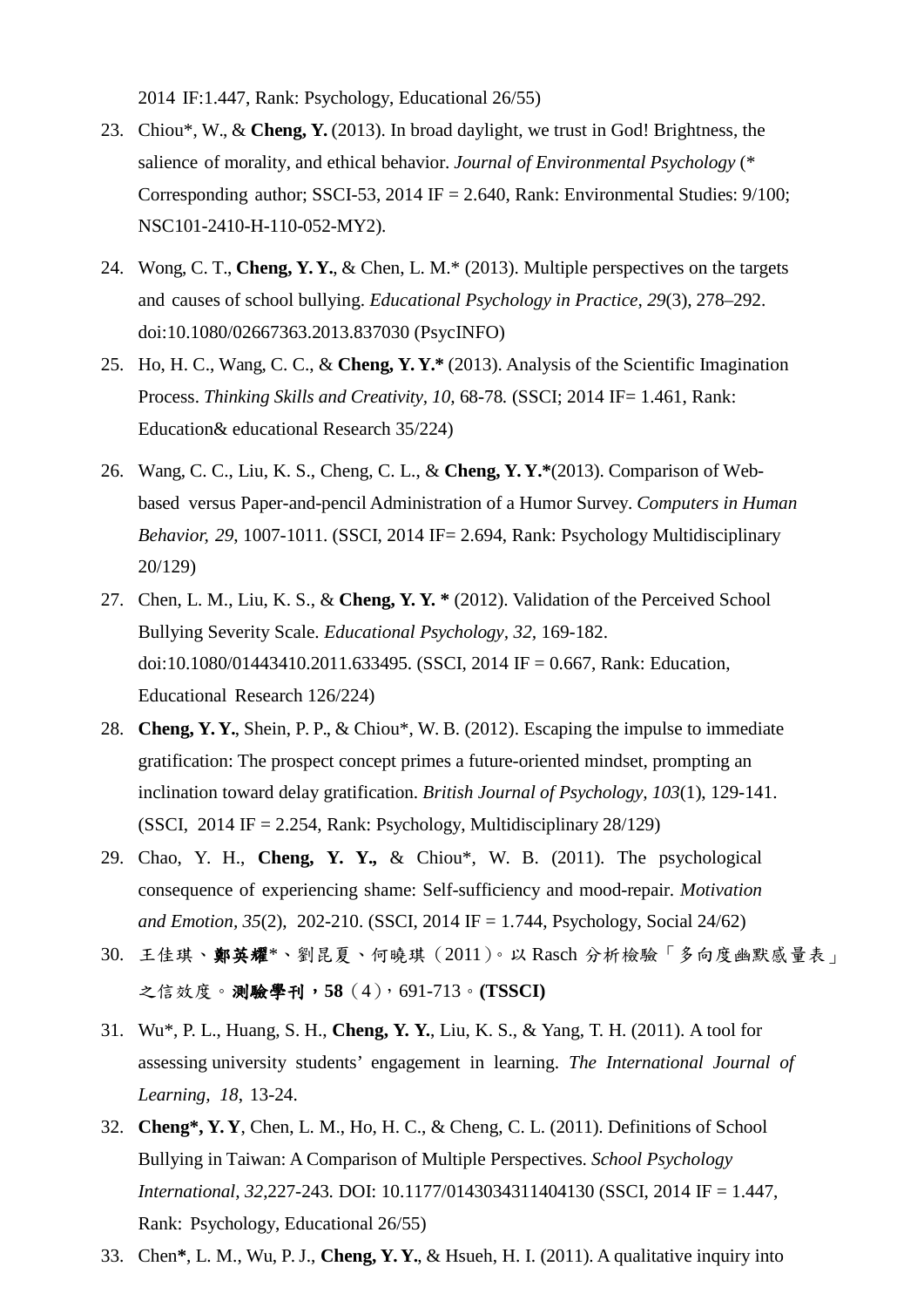wisdom development: Educators' perspectives. *The International Journal of Aging and Human Development, 72,* 171-187. DOI: 10.2190/AG.72.3.a (SSCI, 2011 IF = 0.800, Rank: Gerontology 19/28)

- 34. 鄭英耀**\***、葉麗貞、劉昆夏、莫慕貞(2011)。大學生基本能力指標之建構。測驗學刊, **58**(3),531-558。**(TSSCI)**
- 35. **Cheng\*, Y. Y.**, Chen, L. M., Liu, K. S**.**, & Chen, Y. L. (2011). Development and psychometric evaluation of the school bullying scales: A Rasch measurement approach. *Educational and Psychological Measurement*,  $71$ ,  $200-216$ . (SSCI,  $2014$  IF = 1.154, Rank: Psychology, Educational 30/55)
- 36. 陳利銘、鄭英耀**\***(2010)。智慧發展模式的建構與實施建議。應用心理研究,**47**,189- 212。
- 37. 鄭英耀、方德隆**\***(2010)。八八水災災後學生生活狀況調查研究及師生需求初探。 教育 研究月刊,**197**,25-32。
- 38. 陳利銘、鄭英耀**\***、黃正鵠(2010)。反霸凌政策之分析與改進建議。教育政策論壇, **13**(3),1-25。**(TSSCI)**
- 39. 唐文慧**\***、鄭英耀(2010)。性別平等通識教育課程的建構與實施:以「性別與社會」 為 例。教育學刊,**34**,33-67。**(TSSCI)**
- 40. **Cheng\*, Y. Y**., Wang, W. C., Liu, K. S., & Chen, Y. L. (2010). Effects of association instruction on fourth graders' poetry creativity in Taiwan. *Creativity Research Journal*, *22*, 228-235. (SSCI, 2014 IF =1.460, Rank: Psychology, Multidisciplinary 49/129).
- 41. 劉昆夏、鄭英耀**\***、王文中(2010)。創意產品共識評量之信、效度析論。測驗學刊, **57**,57-82。**(TSSCI)**
- 42. Liu, K. S., **Cheng\*, Y. Y**., Chen, Y. L., & Wu, Y. Y. (2009). Longitudinal effects of educational expectations and achievement attributions on adolescents' academic achievements. *Adolescence, 44,* 911-924. (SSCI, 2010 IF = 0.639, Rank: Psychology, Developmental 59/68).
- 43. Lin**\***, H. S., Hong, Z. R., & **Cheng, Y. Y**. (2009). The interplay of classroom learning environment and inquiry based activities. *International Journal of Science Education, 31,* 1013-1024. (SSCI, 2014 IF = 1.132, Rank: Education & Educational Research 61/224).
- 44. **Cheng, Y. Y**., Wang**\***, W. C., & Ho, Y. H. (2009). Multidimensional Rasch analysis of a psychological test with multiple subtests: A statistical solution for the bandwidth-fidelity dilemma. *Educational and Psychological Measurement. 69*, 369- 388. (SSCI, 2014 IF = 1.154, Rank: Psychology, Educational 30/55).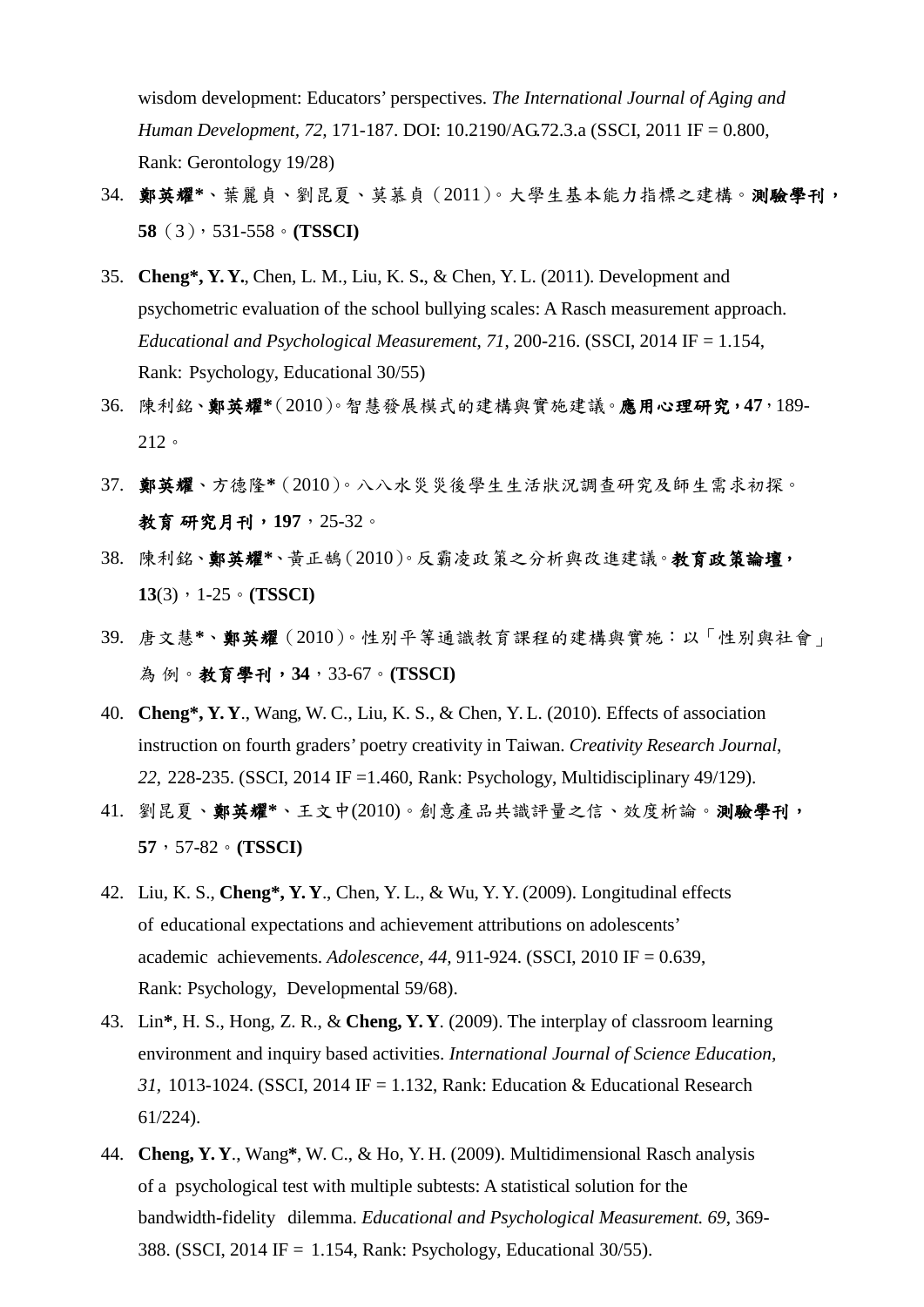- 45. 鄭英耀**\***、莊雪華、顏嘉玲(2008)。揭開創意教材的神秘面紗。師大學報**-**科學教育類, **53**,61-85.**(**國科會科教處**2** 級期刊**)**
- 46. 鄭英耀**\***、李育嘉、劉昆夏(2008)。科展績優教師教學行為與學童創造力、問題解 決能 力之關係。教育與心理研究,**31**,1-30。**(TSSCI)**
- 47. 鄭英耀**\***、劉昆夏、張川木 (2007)。國小自然科創造性問題解決教學效果之研究。 科學 教育學刊,**15**,565-591。**(TSSCI)**
- 45. 鄭英耀**\***、劉昆夏(2007)。科展績優教師創意思考教學模式之建構—以國小自然科 「太陽的運行」為例。教育學刊,**28**,137-168。**(TSSCI)**
- 48. Wang, W.-C.**\***, **Cheng, Y.-Y.**, & Wilson, M. R. (2005). Local item dependence for items across tests connected by common stimuli. *Educational and Psychological Measurement*, *65*, 5-27**. (SSCI)**(Times Cited: 2; 2007, (SSCI, 2014 IF = 1.154, Rank: Psychology, Educational 30/55) **(**國科會 **NSC 89-2519-S-110-002** 延伸研究**)**
- 49. Wang, W. C.**\***, Chen, P. H., & **Cheng, Y. Y**. (2004). Improving measurement precision of test batteries using multidimensional item response models. *Psychological Methods, 9*, 116-136. **(SSCI)** (Times Cited: 18; 2014 IF: 7.338; Rank: Psychology, Multidisciplinary 6/129)
- 50. 鄭英耀、劉金源、方德隆、楊誠、蔡正雄、林怡君(2003)。高中職通識教育課程之 調查 與研究。中山通識教育學報,**2**,1-41。
- 51. 鄭英耀、羅文基、吳叁鏡、蔡正雄(2003)。我國高中職「適性學習社區」推動模式 之研 究。教育研究月刊,**107**,67-81。
- 52. 曾綉雯、蔡清華、張玉山、鄭英耀、蔡正雄(2002)。我國公立高級中等學校學生單 位成 本之研究。教育研究資訊雙月刊,**10**(4),41-66。**(TSSCI)**。
- 53. 鄭英耀(2002)。學校創新再見!?應用心理研究,**15**,59-60。**(**行政院金鼎獎之人文 及社 會類優良期刊**)**。
- 54. 鄭英耀、王文中(2002)。影響科學競賽績優教師創意行為之因素。應用心理研究,**15**, 163-189.**(**行政院金鼎獎之人文及社會類優良期刊**)**。**(**國科會 **NSC89-2519-S-110-002)**
- 55. 葉玉珠、吳靜吉、鄭英耀(2001)。性別、產業型態及創造經驗與創意相關的個人特 質、 家庭及學校因素之關係。國立政治大學學報,**82**,125-159。
- 56. Wang, W. C., & **Cheng, Y. Y**. (2001). Measurement Issues in Screening Outstanding Teachers. *Journal of Applied Measurement , 2*(2), 171-186。
- 57. 鄭英耀、桂慶中、翁秋玲、葉明芬、陳雅文(2000)。高中學生思考風格之研究: 台灣 與香港的比較。社會科學季刊,**2**(3),97-112。
- 58. 王文中、鄭英耀(2000)。創造力發展量表之編製與試題反應分析。測驗學刊,**47**(1),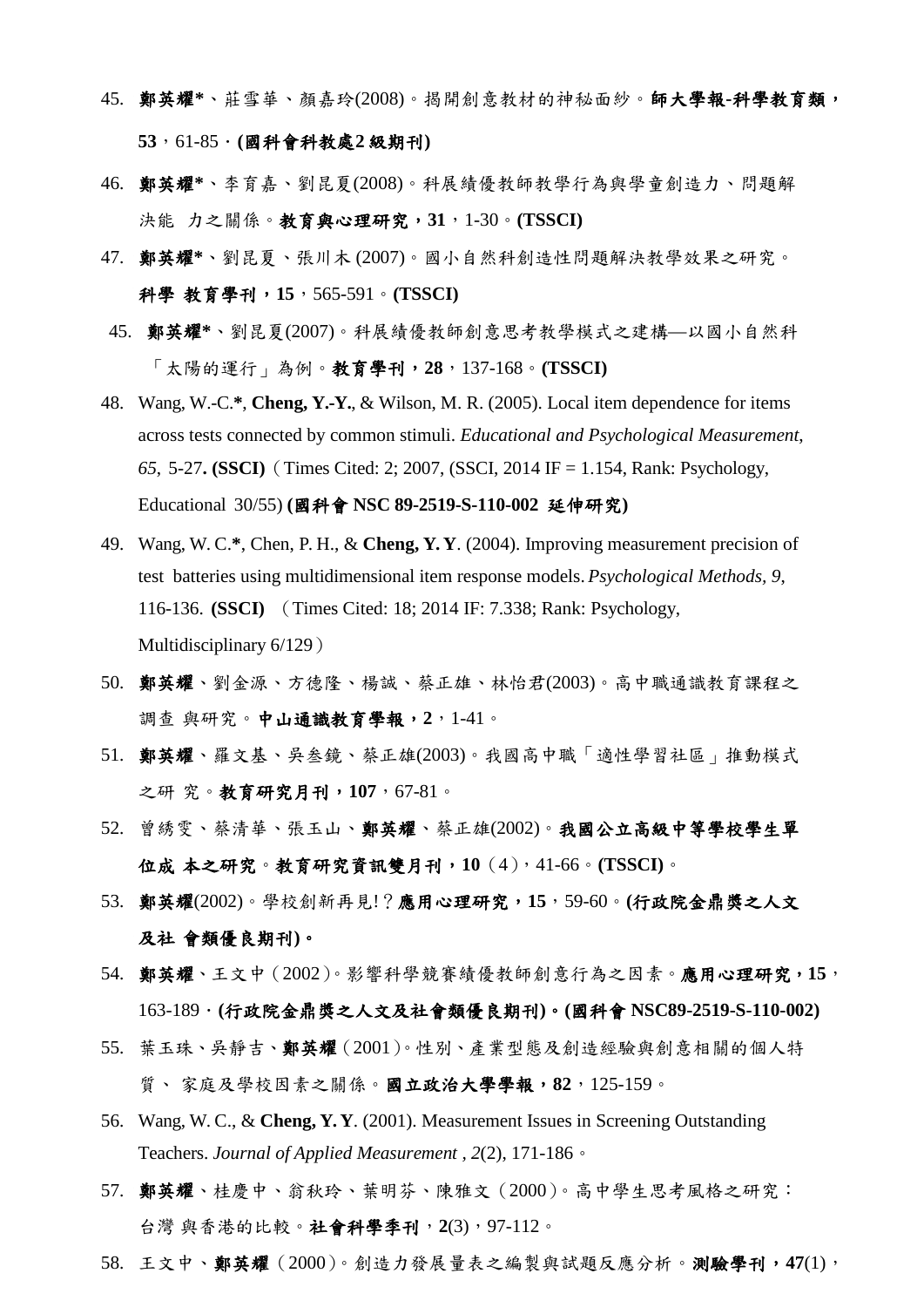$153-173$   $\cdot$  (**TSSCI**)  $\circ$ 

- 59. 葉玉珠、吳靜吉、鄭英耀(2000)。影響科技與資訊產業人員創意發展的因素之量 表發 展。師大學報,**45**(2),39-63。**(TSSCI)**
- 60. 鄭英耀、王文中、楊淑晴、葉玉珠(2000)。教學績效評量制度研究。社會科學季刊,  $2(2)$ , 125-159。
- 61. 鄭英耀、葉玉珠(2000)。批判思考教學效果之研究。社會科學季刊,**2**(1),127-142。
- 62. 鄭英耀(1999)。中學教師建設性思考與動機、學習策略及其相關因素之研究。中山 共同科學報,**1**,137-165。
- 63. 鄭英耀、黃正仁(1997)。理情團體學習課程對中年家庭主婦非理性觀念與健康狀 態之 影響.教育與心理研究,**20**,181-201**(TSSCI)**。
- 64. 鄭英耀、黃正鵠(1996)。教師自我效能相關因素之研究。教育學刊,**12**,219-244 **(TSSCI)**。
- 65. 鄭英耀、王文中、吳靜吉、黃正鵠(1996)。批判思考量表之編製初步報告。測驗年刊, **43**,213-226**(TSSCI)**。
- 66. 黃毓華、鄭英耀(1996)。一般性自我效能表之修訂。測驗年刊,**43**,279-286 **(TSSCI)**。
- 67. 鄭英耀(1996)。學生輔導中心與精神疾病。學生輔導,**46**,20-27。
- 68. 鄭英耀、黃正鵠(1995)。中等學校教師創造思考、批判思考及其相關因素之研究。 教 育學刊,**11**,145-198 **(TSSCI)**。
- 69. 鄭英耀、黃正仁(1995)。老年人非理性觀念與身心健康相關因素之研究。測驗年刊, **42**,371-394 **(TSSCI)**。
- 70. 鄭英耀、黃正仁(1994)。理情團體學習課程活動對老年人非理性觀念與健康狀況 的影 響。高雄醫學科學雜誌,**10**(6),316-331。
- 71. 鄭英耀(1994)。國小教師思考與學生行為關係之研究。測驗年刊,41,221-240**(TSSCI)**。
- 72. 吳靜吉、鄭英耀、王文中(1992)。華格批判思考量表之修訂。教育與心理研究,**15**, 39-78**(TSSCI)**。
- 73. 鄭英耀(1989)。淺談學習策略在學習中的角色。高市文教,**38**,22-24。
- 74. 鄭英耀、黃正鵠(1989)。國中教師工作壓力成就動機與職業倦怠相關之研究。教 育學 刊,**8**,133-176**(TSSCI)**。
- 75. 鄭英耀(1989)。淺談幾個心理學理論在境教上的涵義。臺灣教育月刊,**146**,3-8。
- 76. 鄭英耀(1989)。國內資賦優異教育現況之析探。高市文教,**37**,29-31。
- 77. 鄭英耀(1987)。大學生學習習慣及態度與學業成就關係之研究。教育研究,**1**,157-180。
- 78. 鄭英耀(1987)。髮禁開放與學校教育民主化.。高市文教,**27**,14-15。
- 79. 鄭英耀(1987)。系統減敏感法與認知行為治療對國中學生的焦慮自我概念與生活 適應 的效應研究。教育學刊,**7**,153-212**(TSSCI)**。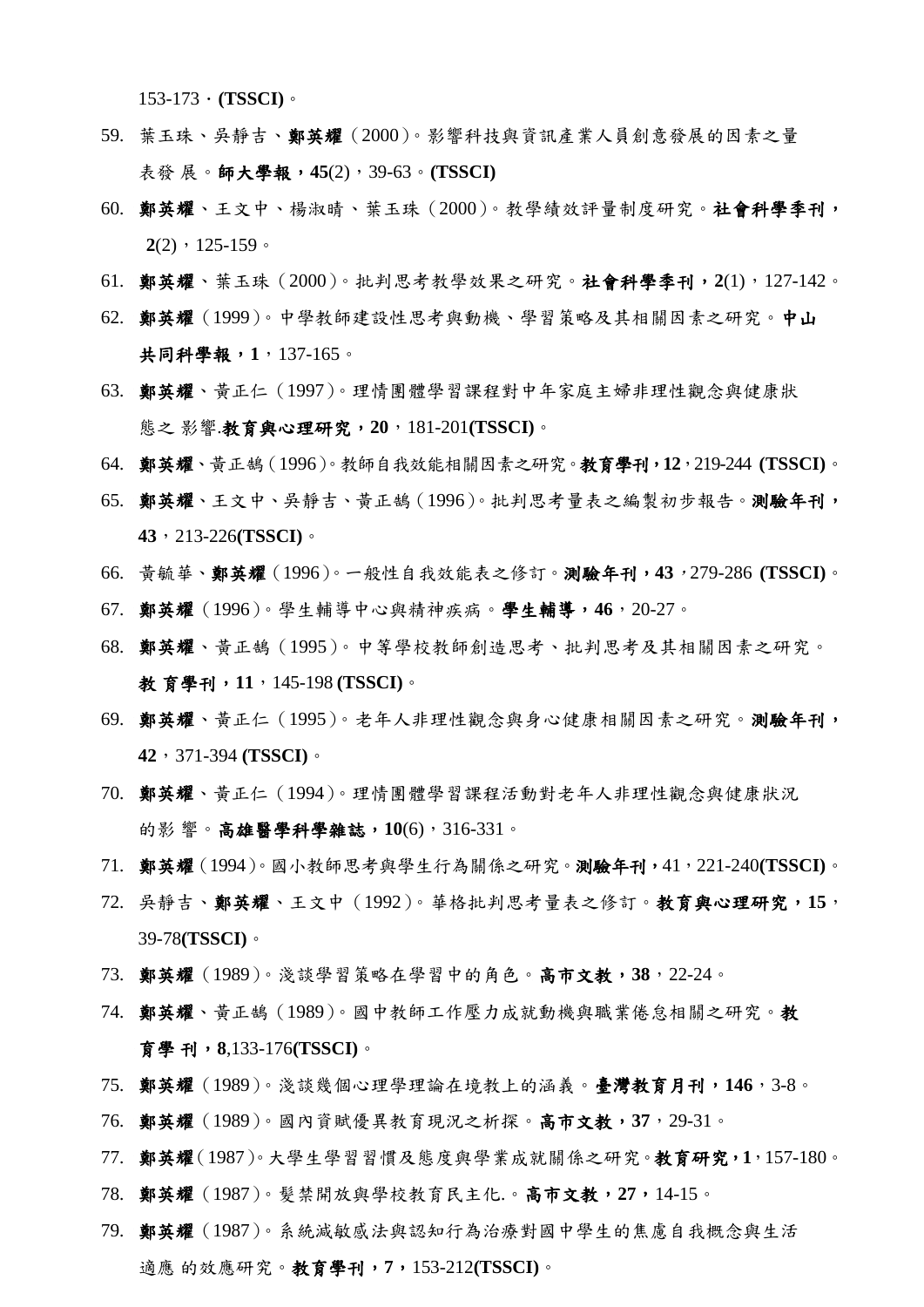- 80. 鄭英耀(1986)。淺介消除焦慮之一項行為治療技術-系統減敏感法理論。高市文教, **24**.
- 81. 鄭英耀(1986)。社會變遷中學校應有的調適-學校教育應持有之人性立場。高市文教, **22**。
- 82. 鄭英耀(1984)。偏遠地區國小教師工作滿足感之調查分析。教育文粹,**13**。
- 83. 鄭英耀(1984)。偏遠地區國中學生自我概念、生活適應與學業成就關係。教育資 料文 摘,**74**。
- 84. 鄭英耀、林幸台等人(1983)。資賦優異兒童心理特質發展之研究。教育學院學報,**8**。
- 85. 鄭英耀 (1983)。存在主義一人觀在師生關係上之涵義。教育文粹,12。

#### (B)研討會論文

- 1. Wang, C. C., Chiou, W. B., **Cheng, Y. Y.** (2017). *How to reduce students' planning fallacy: From the temporal distance perspective.* Paper presented at the European Conference on Education 2017, Brighton, UK.
- 2. Chen, Y. T., Ho, H. C., Wang, C. C., **Cheng, Y. Y.**, Liu, M. J. (2017). *The effect of infusing scientific imagination process in an aboriginal science classroom.* Paper presented at the European Conference on Education 2017, Brighton, UK.
- 3. Ho, H. C., Wang, C. C., **Cheng, Y. Y.**, Chen, Y. T., Liu, M. J. (2017). *Exploring scientific imagination in Taiwan: The aligning of model and teaching.* Paper presented at the European Conference on Education 2017, Brighton, UK.
- 4. 陳映孜、王佳琪、何曉琪、鄭英耀(2016)。科學想像力融入國小自然科課程之教 學成效。論文投稿於「亞太教育研究學會暨台灣教育研究學會 2016 國際研討會 (APERA-TERA2016)」。高雄。
- 5. 王佳琪、陳薇汝、陳映孜、何曉琪、鄭英耀(2016)。科學想像力融入工程教育課 程之教學成效:以國立中山大學為例。論文投稿於「亞太教育研究學會暨台灣教育 研究學會 2016 國際研討會(APERA-TERA2016)」。高雄。
- 6. 鄭英耀、何曉琪、林淵淙、陳薇汝(2016)。工程教育課程融入科學想像力歷程模 式之教學成效:以「能源管理與污染防制」課程為例。論文投稿於「第 32 屆科學教 育國際研討會(The 32nd ASET Annual International Conference)」。台中。
- 7. Chen, Y. T., **Cheng, Y. Y.**, Chen, L. M. (2016, August). *Middle school students' willingness to intervene in school bullying.* Paper presented at the European Conference on Educational Research (ECER) 2016, Dublin, Ireland.
- 8. Cheng, C. L., **Cheng, Y. Y.**, Chuang, H. H., Ho, H. C., Wang, C. C. (2016, April). *Teaching argumentative speaking integrating critical thinking skills in a university EFL*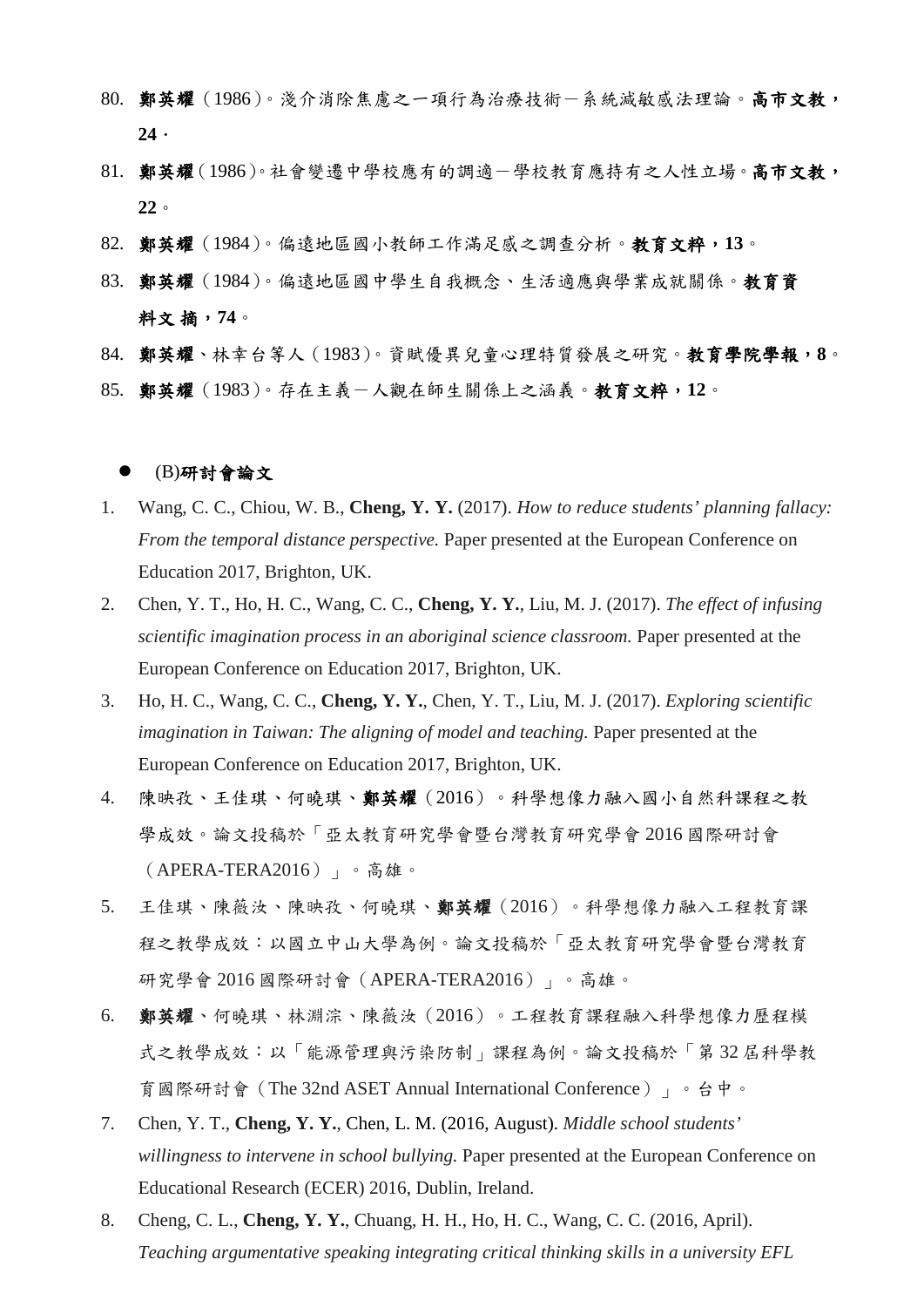*context.* Paper presented at the American Educational Research Association (AERA) 2016 Annual Meeting, Washington D.C., U.S.A.

- 9. Wang, C. C., **Cheng, Y. Y.**, Chiu, J. C., Wen, C. K., Lin, Y. C., Lou, J. C., Yu, C. P., Chen,Y. J., Wang, Y. J., Cheng, C. C., Chen, K. S., Chang, H. W., & Wang, C. C.\* (2015). *An experimental study of innovations in engineering curriculum and modularized technology special topics.* Paper presented at the 31st Annual International Conference of Association of Science Education, Kenting, Taiwan.
- 10. Wang, C. C., Ho, H. C., & **Cheng, Y. Y.** (2015, August). *Validation of the Scientific Imagination Test-Verbal.* Paper presented at the Pacific Rim Objective Measurement Symposium (PROMS) 2015, Fukuoka, Japan.
- 11. Wang, C. C., Ho, H. C., **Cheng, Y. Y.**, Kuo, C. W. (2015, June). *Building a learning progression for scientific imagination: A measurement perspective.* Paper presented at the International Conference on New Horizons in Education 2015. Barcelona, Spain.
- 12. **Cheng, Y. Y.**, & Lee, W. Y. (2015, March). *Self-directed Learning and It's Related Factors among Middle School students.* Poster paper will be presented at the International Convention of Psychological Science (ICPS). Amsterdam, Netherlands.
- 13. Chen, Y. T., **Cheng, Y. Y.,** Ho, H. C. (2015, March). *The Revision and Validation of the Science Self-efficiency Questionnaire.* Poster paper will be presented at the International Convention of Psychological Science (ICPS). Amsterdam, Netherlands.
- 14. Chen, Y. T., Ho, H. C., Wang, C. C., & **Cheng, Y. Y.** (2014, November). *The Development and Validation of the Ethnic Identity Questionnaire.* Paper presented at The Asia Pacific Educational Research Association International Conference 2014. Hong Kong, China.
- 15. Wang, Y.J., Chen, W. R., Chen, L. M., Cheng W., & **Cheng, Y. Y.** (2014, November). *The relationship between self-worth and internet addiction among elementary and secondary school students.* Paper presented at The Asia Pacific Educational Research Association International Conference 2014. Hong Kong, China.
- 16. Hong, Y. T., Chen, L. M., & **Cheng, Y. Y.** (2014, November). *Validation of the self reported cyberbullying severity scale.* Paper presented at The Asia Pacific Educational Research Association International Conference 2014. Hong Kong, China.
- 17. Chen, W. R., Wang, Y.J., Chen, L. M., Cheng, W., & **Cheng, Y. Y.** (2014, November). *Internet Addiction among Primary and Secondary Students: An Investigation into Educational Level of Parents, Gender, and Socioeconomic Status.* Paper presented at The Asia Pacific Educational Research Association International Conference 2014. Hong Kong, China.
- 18. Cheng, C. L., **Cheng, Y. Y.**, Ho, H. C., & Wang, C. C. (2014, September). *Instruction of*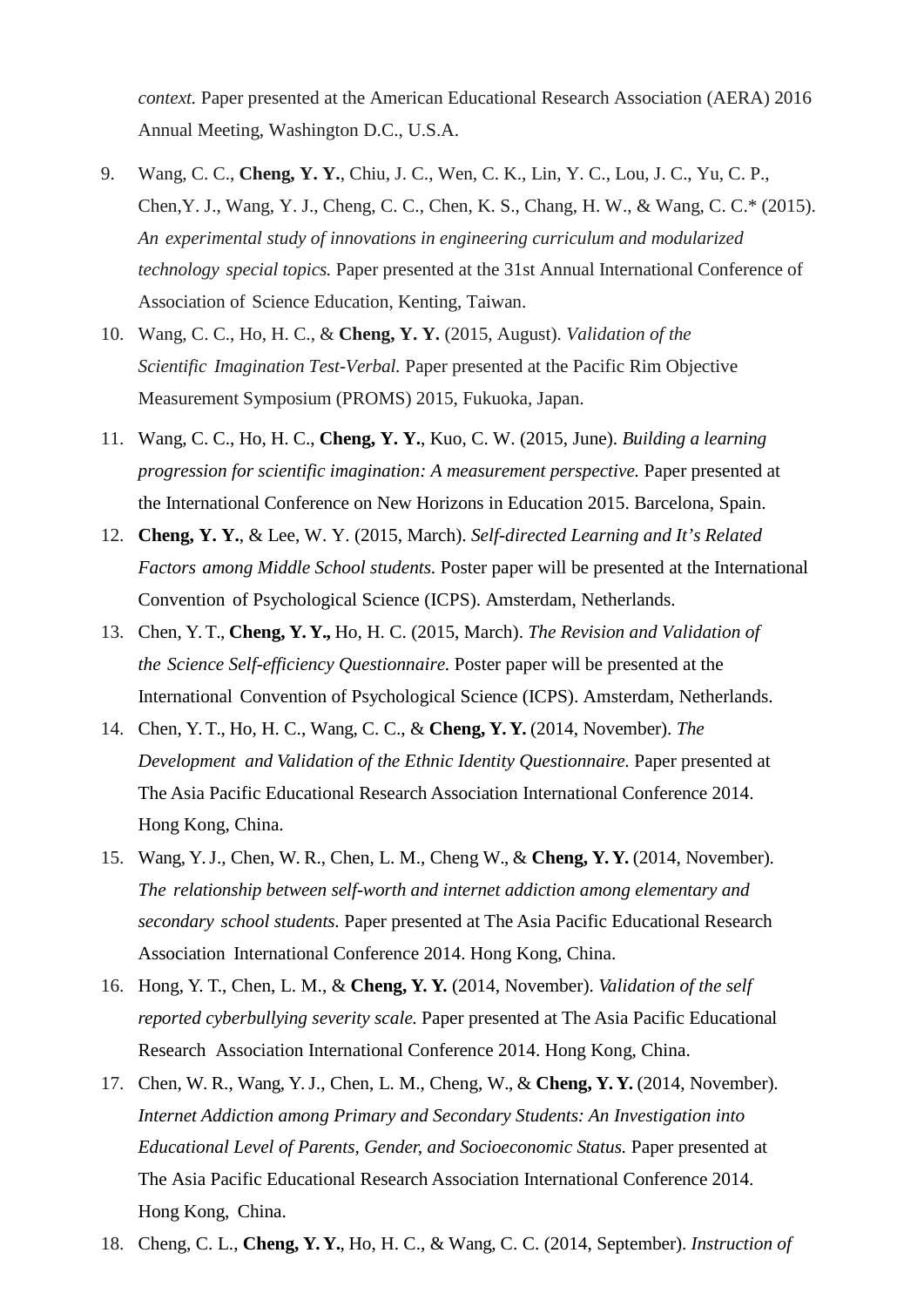*Cognitive Thinking Strategies to Promote Foreign Language Learners'Critical Thinking and Oral Expression*. Poster paper presented at the European Conference on Educational Research (ECER 2014), Porto, Portugal.

- 19. Wang, C. C., Ho, H. C., Cheng, C. L., Chiu, H. L., & **Cheng, Y. Y.** (2014, September). *Validation of the Verbal Test of Scientific Imagination*. Poster paper presented at the European Conference on Educational Research 2014 (ECER 2014), Porto, Portugal.
- 20. Chen, Y. T, **Cheng, Y. Y**., Ho, H. C. (2014, July). *The Effect of Imagination to Grades 3-4 by Reading Different Contexts of Picture Book.* Paper presented at the 11<sup>th</sup> International Conference on Innovation in Education (ICIE2014), Paris.
- 21. Wang, C. C., Ho, H. C., Cheng, C. L., & **Cheng, Y. Y.** (2014, June). *Validation of the Figural Test of Scientific Imagination*. Paper presented at the Nordic Research Symposium on Science Education (NFSUN 2014), Helsinki, Finland.
- 22. Ho, H. C., Wang, C. C., Cheng, C. L., & **Cheng, Y. Y.** (2014, June). *Validation of Scientific Imagination Theoretical Model: A Rasch Measurement Approach*. Paper presented at the Nordic Research Symposium on Science Education (NFSUN 2014), Helsinki, Finland.
- 23. Chen, L. M., **Cheng, Y. Y**., & Hsueh, H. I. (2014, January). *School bullying: To intervene ornot to intervene*. Paper will be presented at 2014 The 2nd Bangkok International Conference on Social Science. Bangkok, Thailand.
- 24. Wang, Y.-J., Chen, W.-R., **Cheng, Y. Y**., & Chen, L.-M. (2014, January). *Effective and Ineffective Strategies for Bullying Prevention and Intervention Secondary Students' Perspectives.* Paper will be presented at 2014 The 2nd Bangkok International Conference on Social Science. Bangkok, Thailand.
- 25. Chen, W.-R., Wang, Y.-J., **Cheng, Y. Y.**, & Chen, L.-M. (2014, January). *Common Cyberbullying Behaviors among Primary and Secondary School Students: An Investigation into Gender and Educational Level Differences*. Paper will be presented at 2014 The 2nd Bangkok International Conference on Social Science. Bangkok, Thailand.
- 26. Chen, L. M., **Cheng, Y. Y.**, & Wong, C. T. (2013, August). *Targets and causes of school bullying: Multiple perspectives from students and educators*. Paper presented at Taiwan Educational Research Association and Pacific Rim Objective Measurement Society 2013 International Conference on Education and Psychometrics (TERA&PROMS2013). Kaohsiung, Taiwan.
- 27. Ho, H. C., Wang, C. C., **Cheng, Y. Y.**, Cheng, C. L., & Kuo, C. W. (2013, July). *Validation of the Runco Ideational Behavior Scale: A Rasch measurement Perspective*. Paper presented at the 13th European Congress of Psychology (ECP 2013), Stockholm.
- 28. Chen, L. M., Ho, H. C., Wang, C. C., & **Cheng, Y. Y.** (2013, July). *Prevalence and*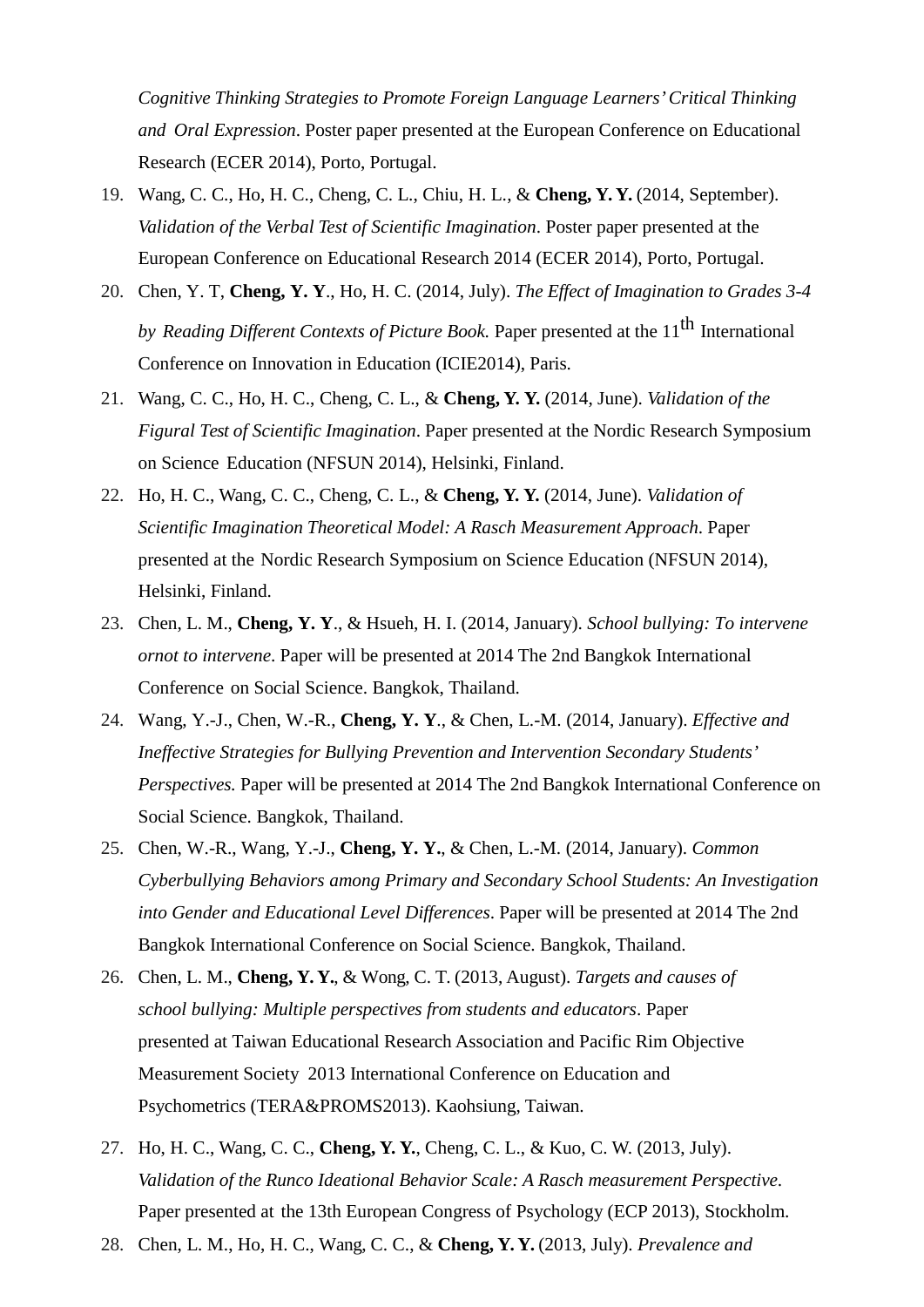*common behaviors of school bullying among elementary students in Taiwan*. Paper presented at the 13<sup>th</sup> European Congress of Psychology (ECP 2013), Stockholm.

- 29. Cheng, C. L., Ho, H. C., Wang, C. C., & **Cheng, Y. Y.** (2012, December). *Ice-breaking journey in Asian ELT contexts: Experienced teachers'strategies for facilitating interaction and communication in silent classroom.* Paper presented at the AARE-APERA 2012 Conference, Sydney.
- 30. Wang, C. C., Ho, H. C., Cheng, C. L., & **Cheng, Y. Y**. (2012, December). *The Development of Scientific Imagination model.* Paper presented at the AARE-APERA 2012 Conference, Sydney.
- 31. Ho, H. C., Wang, C. C., Cheng, C. L., & **Cheng, Y. Y.** (2012, December). *Development of the Teacher Scientific Imagination Scale: A Rasch measurement.* Paper presented at the AARE-APERA 2012 Conference, Sydney.
- 32. Liu, K. S., **Cheng, Y. Y.**, Wang, W. C., Wilson, M. (2012, April). *Impact of Formative Assessment Feedback on Students'Conceptual Understanding of Oxidation-reduction.* Paper will be presented at 2012 AERA Annual Meeting. Vancouver, Canada.
- 33. Wang, C. C., Ho, H. C., Cheng, C. L, & **Cheng, Y. Y.** (2012, April). *Validation of Creative Achievement Questionnaire: Through A Rasch Perspective*. Paper will be presented at the 2012 AERA Annual Meeting, Vancouver, Canada.
- 34. Lee, W., Yao, J. –J., **Cheng, Y. Y.,** & Liu, K. S. (2011, December). *Core Competencies for University Graduates of the 21 Century:Results from Three Chinese Societies.* Paper presented at the 2011 TERA International Conference on Education (TICE 2011), Kaohsiung.
- 35. Wang, Y. H., Wang, C. C., Ho, H. -C., & **Cheng, Y. Y.** (2011, December). *The Effect of Imagery Strategies on Learning Performance.* Posted paper presented at the 2011 TERA International Conference on Education (TICE 2011), Kaohsiung.
- 36. Lin, I. C., Kuo, F. Y., **Cheng, Y. Y.,** & Tang, W. H. (2011, December). *The Real Digital Divide Faced by New Immigrant Group: the Case of Vietnamese Immigrant Families in Taiwan.* Paper presented at the 2011 TERA International Conference on Education (TICE 2011), Kaohsiung.
- 37. Lin, W. Y., **Cheng, Y. Y.**, & Chen, L. M. (2011, December). *Development of Creative Life Style Check List.* Paper presented at the 2011 TERA International Conference on Education (TICE 2011), Kaohsiung.
- 38. Tai, S. S., Lin, H. S., **Cheng, Y. Y.**, & Hong, Z. R. (2011, December). *A Case Study of College Students'Literary Creativity and Positive Affection: An Example of a Winner on National Literary Championship.* Paper presented at the 2011 TERA International Conference on Education (TICE 2011), Kaohsiung.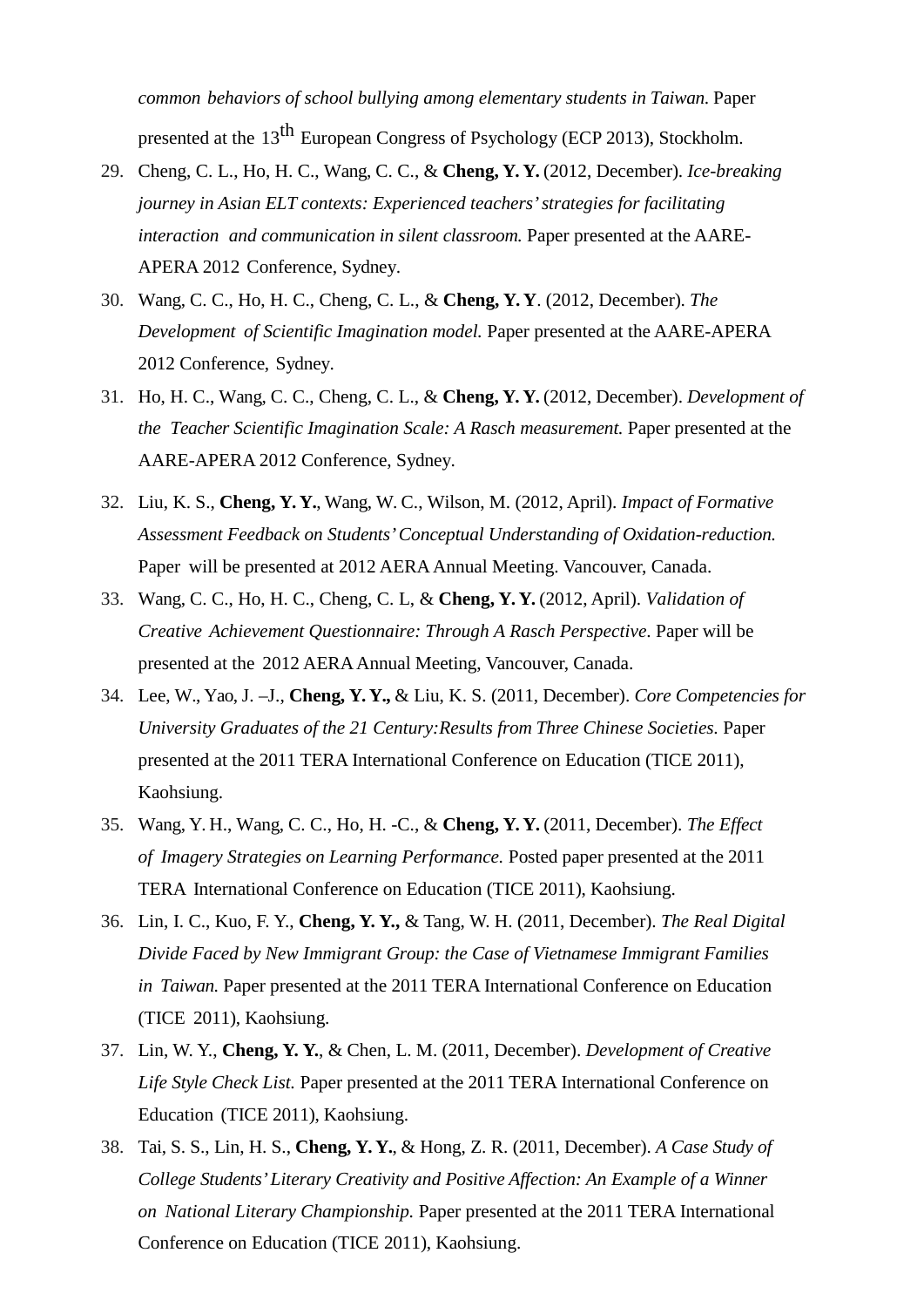- 39. Hsueh, Y. C., **Cheng, Y. Y**., Hong, Z. R. (2011, December). *An Exploration of Creativity Inspiration: A Self-Narrative of "Creative thinking and teaching research" as the main course.* Paper presented at the 2011 TERA International Conference on Education (TICE 2011), Kaohsiung.
- 40. Chung, Y. M., **Cheng, Y. Y**., Hong, Z. R. (2011, December). *A Case Study of College Student Columnist's Writing Creativity.* Paper presented at the 2011 TERA International Conference on Education (TICE 2011), Kaohsiung.
- 41. Chan, C. T., **Cheng, Y. Y.**, & Hsieh, C. C. (2011, December). *The Trend Analysis of Journal Articles on Creativity from 2000 to 2010.* Posted paper presented at the 2011 TERA International Conference on Education (TICE 2011), Kaohsiung.
- 42. Chan, C. T., Liu, K. S., & **Cheng, Y. Y**. (2011, December). *Effects of Feedback Worksheets on Students' Self-regulated Learning.* Paper presented at the 2011 TERA International Conference on Education (TICE 2011), Kaohsiung.
- 43. Liu, K. S., **Cheng, Y. Y.,** & Wang, W. C. (2011, July). *Development and Validation of Learning Progression for the Oxidation-Reduction: A Rasch Measurement Approach.*  Paper presented at the 17th International Meeting of the Psychometric Society. The Hong Kong Institute of Education, Hong Kong.
- 44. Chen, L. M., Shih, C. L., Shein, P. C., Liu, K. S., & **Cheng, Y. Y.** (2011, July). *A Rasch Approach to Measure Undergraduates'Key Competence.* Paper presented at the 17th International Meeting of Psychometric Society. The Hong Kong Institute of Education, Hong Kong.
- 45. Wang, C. C, **Cheng, Y. Y.,** & Ho, H. C. (2011, July). *A comparison of the web-based and paper-and-pencil versions of the RMSHS with a sample of undergraduate students.*  Posted paper presented at the  $12^{th}$  European Congress of Psychology (ECP 2011), Istanbul.
- 46. Ho, H. C., **Cheng, Y. Y.,** & Wang, C. C. (2011, July). *Analysis of Scientific Imagination Process.* Paper presented at the  $12^{th}$  European Congress of Psychology (ECP 2011), Istanbul.
- 47. Cheng, C. L.**, Cheng, Y. Y.,** & Huang, I. Y. (2011, July). *Development of Undergraduates' Critical Thinking (UCTS) Scale: A Rasch measurement approach.* Paper presented at the 12<sup>th</sup> European Congress of Psychology (ECP 2011), Istanbul.
- 48. Yan, Y. J, Shein, P. P, & **Cheng, Y. Y.** (2011, July). *Development of a scale to measure undergraduate students' autonomous learning: A Rasch measurement approach.* Paper presented at the  $12^{th}$  European Congress of Psychology (ECP) 2011), Istanbul.
- 49. Kuo, Y. L., Shein, P. P, & **Cheng, Y. Y.** (2011, July). *Development of a scale to measure*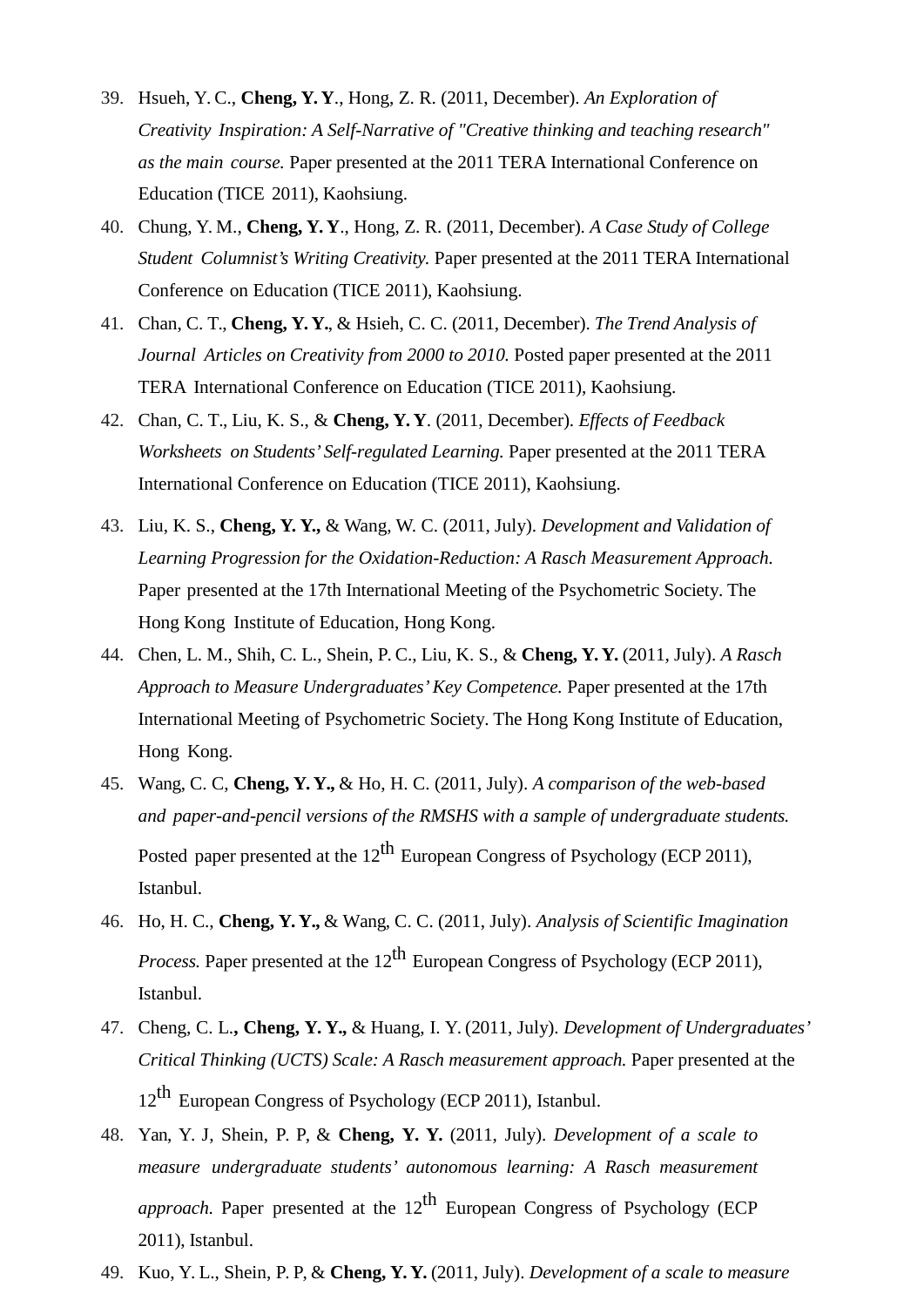*undergraduate students' communicative interaction: A Rasch measurement approach.*

Paper presented at the 12<sup>th</sup> European Congress of Psychology (ECP 2011), Istanbul.

- 50. 蔡學斌、鄭英耀、王佳琪、鄭智玲(2010,November)。準教師批判思考及其相關因 素之研究。論文發表於台灣教育研究學會主辦之「2010 台灣教育研究學術研討會」,高 雄。
- 51. 張逸柔、鄭英耀、何曉琪 (2010, November)。學生科學學習刻板印象威脅量表之 修 編。論文發表於台灣教育研究學會主辦之「2010 台灣教育研究學術研討會」, 高雄。
- 52. 劉昆夏、鄭英耀 (2010, November)。從教師自編成就測驗之 Rasch 分析看教與學。 論文發表於台灣教育研究學會主辦之「2010 台灣教育研究學術研討會」,高雄。
- 53. 薛靜雯、陳利銘、鄭英耀(2010,November)。中學生校園霸凌頻率與嚴重性之 **Rasch** 分析。論文發表於台灣教育研究學會主辦之「2010 台灣教育研究學術研討會」, 高雄。 46. 王佳琪、何曉琪、鄭英耀(2010,November)。以**Rasch** 模式檢驗中文 版多向度幽默 感量表之信效度。論文發表於台灣心理學會主辦之「第四十九屆台灣心理 學年會」,嘉義。
- 54. 何曉琪、鄭英耀、王佳琪(2010,November)。想像力定義初探:以世界青少年 發明 展為例。論文發表於台灣心理學會主辦之「第四十九屆台灣心理學年會」, 嘉義。
- 55. 莫慕貞、李偉健、姚靜靜、鄭英耀、劉昆夏(2010,October)。*Core Competencies for the 21st Century: Rasch Analysis on Perspectives of University Students from China*。論 文發表 於中國測驗學會主辦之「第九屆海峽兩岸心理與教育測驗學術研討會」,台 北。
- 56. Liu, K. S., Chen, Y. L., & **Cheng, Y. Y.** (2010, July). *A Rasch analysis of Taiwan undergraduate students' dispositions toward critical thinking*. Paper presented at the 14th World Conference in Education of the World Council for Curriculum and Instruction. Pécs, Hungary.
- 57. **Cheng, Y. Y.**, Yeh, L. J., & Liu, K. S. (2010, July). *A Rasch analysis of core competence of Taiwan undergraduates from multiple perspectives.* Paper presented at the 14th World Conference in Education of the World Council for Curriculum and Instruction. Pécs, Hungary.
- 58. Ho, H. C., **Cheng, Y. Y.**, & Wang, C. C. (2010, July). *A Rasch analysis of Taiwan undergraduate students' learning strategies*. Paper presented at the 14th World Conference in Education of the World Council for Curriculum and Instruction. Pécs,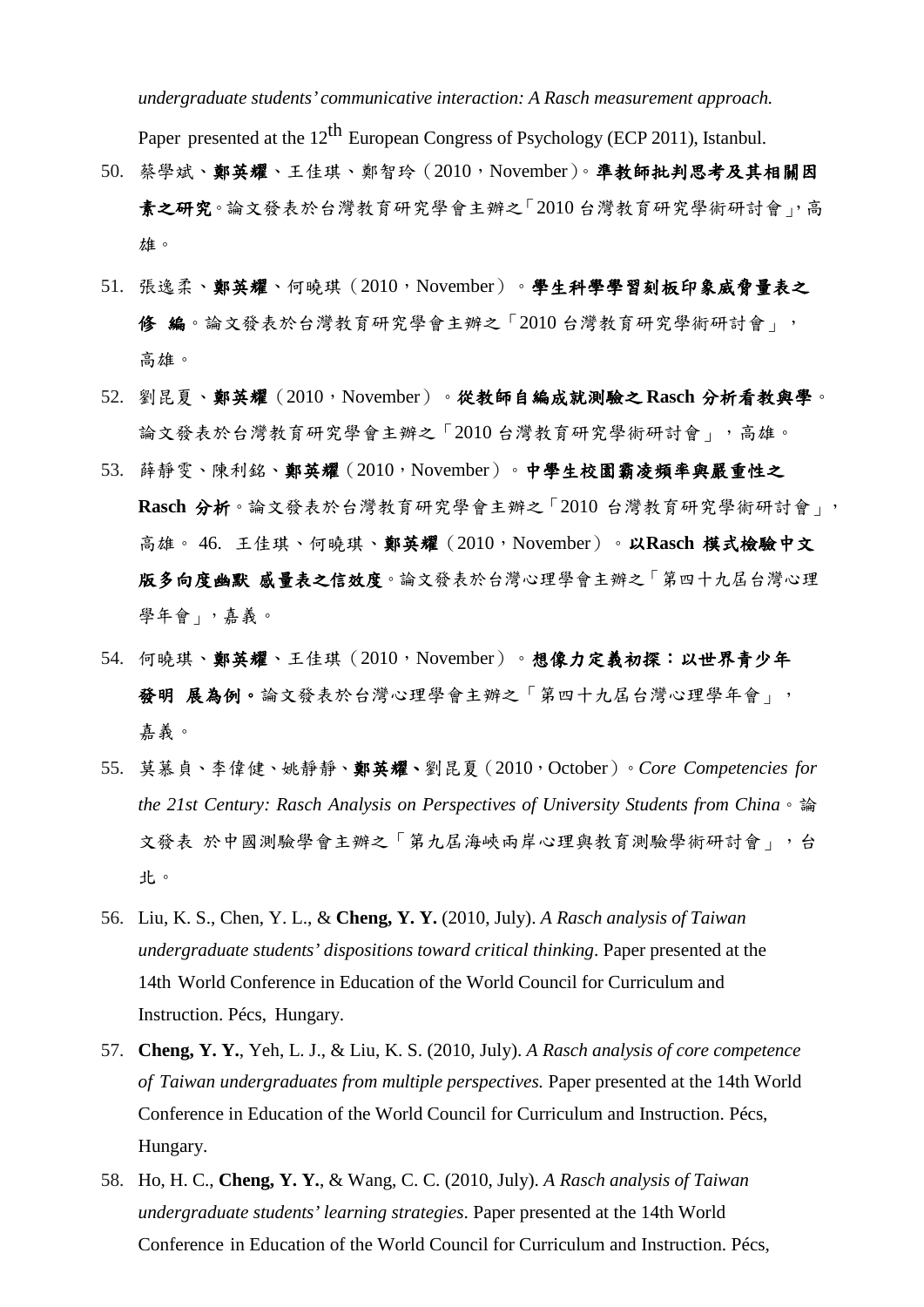Hungary.

- 59. Wang, C. C., **Cheng, Y. Y.**, & Ho, H. C. (2010, July). *A Rasch Analysis of revised Multidimensional Sense of Humor Scale*. Paper presented at the 14th World Conference in Education of the World Council for Curriculum and Instruction. Pécs, Hungary.
- 60. Cheng, C. L., & **Cheng, Y. Y.** (2010, July). *Investigation of on-line critical thinking courses.* Paper presented at the 14th World Conference in Education of the World Council for Curriculum and Instruction. Pécs, Hungary.
- 61. **Cheng, Y. Y.**, Chen, Y. L., Chen, L. M. & Liu, K. S. (2010, July). *A Rasch analysis of bullying behaviors of Taiwan students from multiple perspectives.* Paper presented at the 14th World Conference in Education of the World Council for Curriculum and Instruction. Pécs, Hungary.
- 62. 王佳琪、鄭英耀、何曉琪 (2009, December)。多向度幽默感量表之修訂。論文發表 於台灣教育研究學術研討會主辦之「2009 台灣教育研究學術研討會」,高雄。
- 63. 陳利銘、鄭英耀、黃正鵠(2009,December)。台灣中學生校園霸凌現況之研究。 論文 發表於台灣教育研究學會主辦之「2009 台灣教育研究學術研討會」,高雄。
- 64. 薛靜雯、陳利銘、鄭英耀 (2009, December)。校園霸凌介入策略之研究:師生觀 點比 較。論文發表於台灣教育研究學會主辦之「2009 台灣教育研究學術研討會」, 高雄。
- 65. **Cheng, Y. Y.**, Liu, K. S., Chen, L. M. & Hsueh, C. W. (2009, July). *Development and validation of school bullying scales*. Paper presented at Pacific Rim Objective Measurement Symposium 2009. The Hong Kong Institute of Education, Hong Kong.
- 66. Ho, H. C., **Cheng, Y. Y.**, Wang, C. C., & Chen, Y. L. (2009, July). *Development and validation of learning attitude scale*. Paper presented at Pacific Rim Objective Measurement Symposium 2009. The Hong Kong Institute of Education, Hong Kong.
- 67. **Cheng, Y. Y.**, Liu, K. S., Chung, S. H., & Chang, Y. R. (2009, July). *Development of the science gender stereotype inventory and the science identification inventory*. Paper presented at The 16th International Meeting of the Psychometric Society. St John's College, Cambridge.
- 68. Liu, K. S., **Cheng, Y. Y.**, Chen, L. M. & Hsueh, C. W. (2009, July). *Cutoff points for diagnosing different forms of school bullying*. Paper presented at The 16th International Meeting of the Psychometric Society. St John's College, Cambridge.
- 69. Chen, Y. L., **Cheng, Y. Y**., Liu, K. S., & Tsai, H. P. (2009, July). *Development of the critical thinking disposition inventory.* Paper presented at The 16th International Meeting of the Psychometric Society. St John's College, Cambridge.
- 70. **Cheng, Y. Y.**, Liu, K. S., & Chen, Y. L. (2009, April). *A predictive model for science*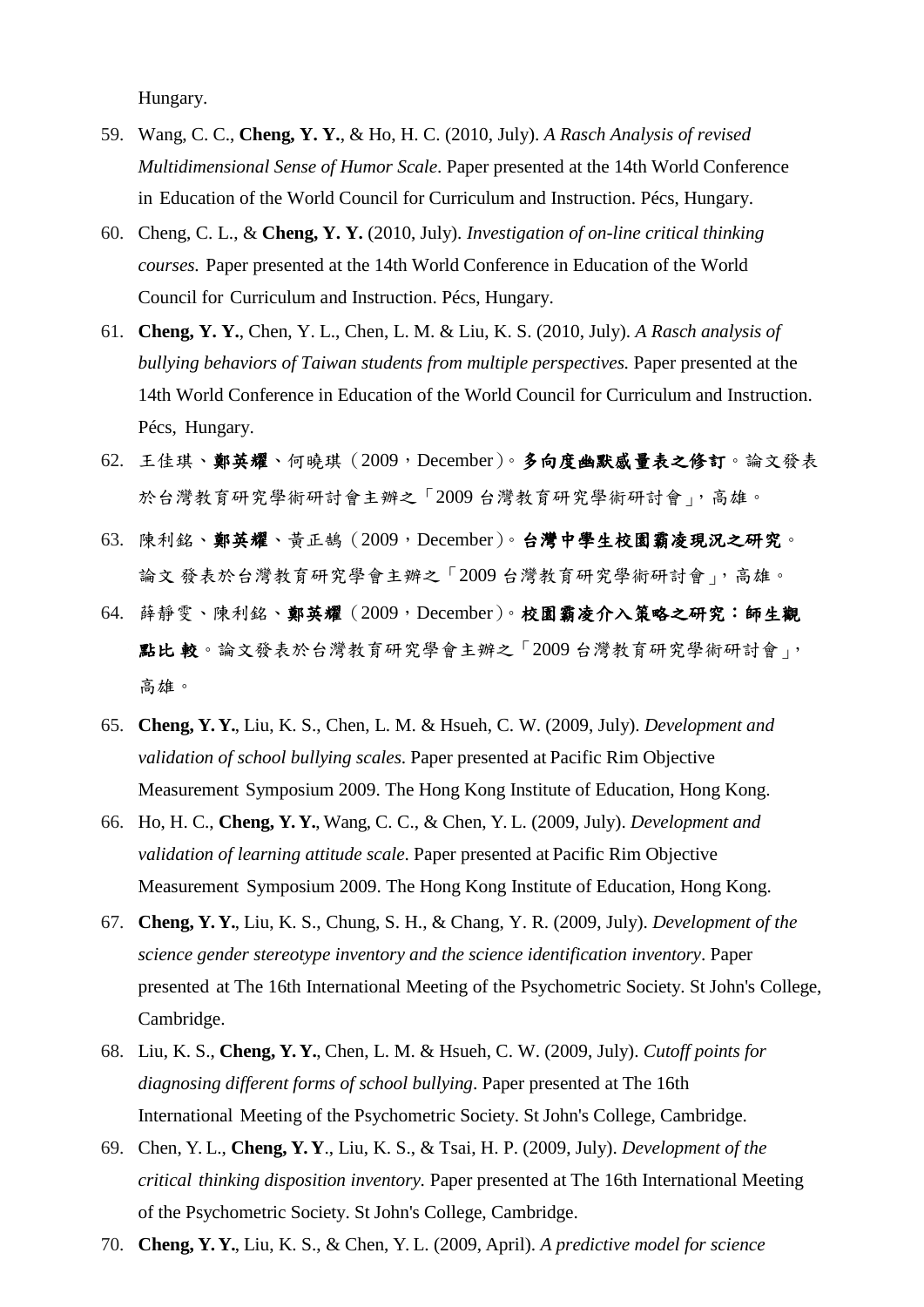*achievement: Integrating expectancy-value theory and achievement goal framework*. Paper presented at 2009 AERAAnnual Meeting. San Diego, CA

- 71. **Cheng, Y. Y**., Liu, K. S, & Yen, C. L. (2008, December).*Development of materials for innovative science teaching of sixth graders*. Paper presented at the World Association of Lesson Studies International Conference 2008. The Hong Kong Institute of Education, Hong Kong.
- 72. Chen, Y. L., **Cheng, Y. Y**., & Liu, K. S (2008, December). *Relationship between teachers' and students' gender and students'stereotype in science*. Paper presented at the World Association of Lesson Studies International Conference 2008. The Hong Kong Institute of Education, Hong Kong.
- 73. Liu, K. S**.**, **Cheng, Y. Y**., & Tseng, Y. M. (2008, December). *A glimpse of teaching and learning from Rasch analysis of teacher-made achievement tests*. Paper presented at the World Association of Lesson Studies International Conference 2008. The Hong Kong Institute of Education, Hong Kong.
- 74. **Cheng, Y. Y**., Liu, K. S, & Chen, Y. L. (2008, November). *Rasch* a*nalysis of item quality in teacher-made science achievement test*. Paper presented at 2008 Asia-Pacific Education Research Association Conference. National Institute of Education, Singapore.
- 75. Liu, K. S**.**, & **Cheng, Y. Y**. (2008, November). *Longitudinal effects of educational expectations and achievement attributions on middle school students' academic achievements.* Paper presented at 2008 Asia-Pacific Education Research Association Conference. National Institute of Education, Singapore.
- 76. Liu, K. S., **Cheng, Y. Y.**, & Wang, W. C. (2008, October). *Consensual assessment for creative products: A review of reliability and validity.* Paper presented at 2008 Internayional Conference on Creativity Education. National Sun Yat-sen University, Kaohsiung, Taiwan.
- 77. **Cheng, Y. Y.**, Liu, K. S, & Chen, Y. L. (2008, August). *Rasch* a*nalysis of item quality in teacher-made biology achievement test.* Paper presented at 2008 Pacific Rim Objective Measurement Symposium. Ochanomizu University, Tokyo, Japan.
- 78. **Cheng, Y. Y**., Kuo, H. C, & Wu, J. J. (2008, July). *The development of Taiwan creativity education indicators.* Paper presented at International Conference of The International Centre for Innovational in Education, Paris, France**.**
- 79. Kou, C. W., Chen, I. H., & Cheng, Y. Y. (2008, July). *Construction of creative high school campuses in Taiwan.* Paper presented at International Conference of The International Centre for Innovational in Education, Paris, France.
- 80. Liu, K. S., **Cheng, Y. Y.**, & Wang, W. C. (2008, March). *Rater effects in the consensual assessment of creative products.* Paper presented at 2008 AERA Annual Meeting. New York, NY.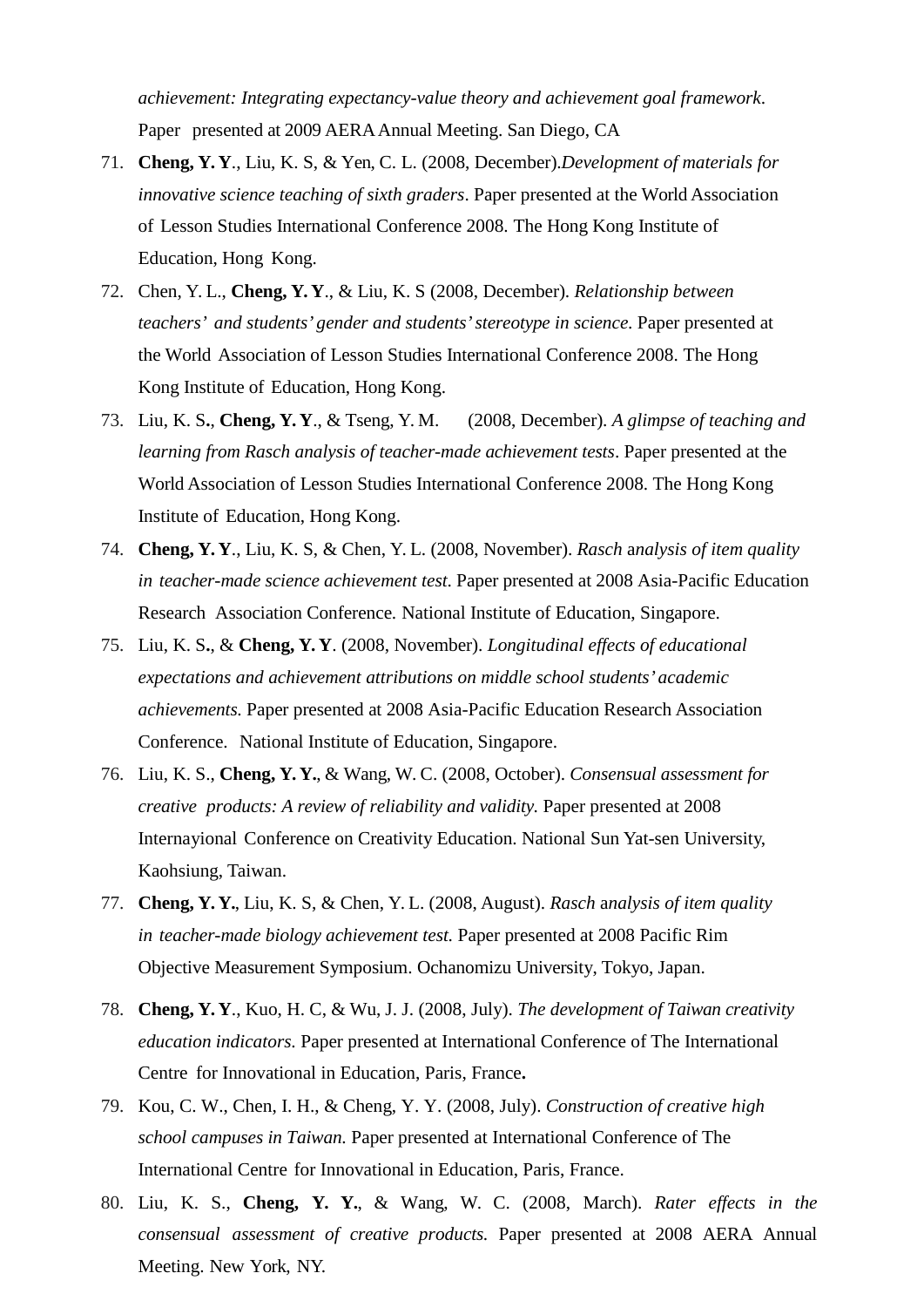- 81. Liu, K. S., **Cheng, Y. Y**., & Wang, W. C. (2007, July). *Rasch analysis of the Beck Depression Inventory-II with Taiwan university students.* Paper presented at 2007 Pacific Rim Objective Measurement Symposium. National College of Physical Education & Sports**,** TaoYuan, Taiwan.
- 82. **Cheng, Y. Y**., Chang, H. T., Liu, K. S., & Chen, Y. L. (2007, July). *Effect of association instruction on poem creativity of fourth graders in Taiwan*. Paper presented at 10th European Congress of Psychology. Prague, Czech Republic.
- 83. **Cheng, Y. Y.**, Lai, T. C. & Liu, K. S. (2007, July). *An investigation of Amabile's componential model of creativity and consensual assessment technique.* Paper presented at 10<sup>th</sup> European Congress of Psychology. Prague, Czech Republic.
- 84. **Cheng, Y. Y.**, Wang, W. C., Chou, W. Y., & Lee, Y. C. (2006, November). *Development of the children creative problem solving test.* Paper presented at Asia-Pacific Education Research Association Conference. The Hong Kong Institute of Education, Hong Kong.
- 85. **Cheng, Y. Y.**, Chuang, H. H., & Yen, C. L. (2006, November). *The development process of science teaching material: Uncovering the secrete veil of creative material*. Paper presented at Asia-Pacific Education Research Association Conference. The Hong Kong Institute of Education, Hong Kong.
- 86. Liu, K. S., **Cheng, Y. Y**., Yen, C. L., Chen, C. C., & Kuo, H. C. (2006, November). *Development of creative subject matter in science for the 6th grade*. Paper presented at Asia-Pacific Education Research Association Conference. The Hong Kong Institute of Education, Hong Kong.
- 87. Wang, C. Y., Guey, S., & **Cheng, Y. Y**. (2006, November). *The effects of reciprocal instruction on EFL reading comprehension and metacognition of junior high school students*. Paper presented at Asia-Pacific Education Research Association Conference. The Hong Kong Institute of Education, Hong Kong.
- 88. Wu, C. L., **Cheng, Y. Y**. (2006, November). *The relationship between life experiences and thinking styles for college students in Taiwan*. Paper presented at Asia-Pacific Education Research Association Conference. The Hong Kong Institute of Education, Hong Kong.
- 89. **Cheng, Y. Y**., Ho, Y. H., & Wang, W. C. (2006, July). *Multidimensional Rasch analysis of the* 13-scale *thinking styles inventory*. Paper presented at  $26<sup>th</sup>$  International Congress of Applied Psychology. Aehens, Greece.
- 90. **Cheng, Y. Y**., & Wang, W. C. (2006, June). *Multidimensional Rasch analysis of the thinking styles questionnaire for teachers.* Paper presented at Pacific Rim Objective Measurement Symposium, The Hong Kong Institute of Education, Hong Kong.
- 91. 鄭英耀、劉昆夏(2006, April)。學校經營創新的心理學觀點。「2006 年學校創新經營」 學術研討會論文集(3-1~14),國立台南大學文薈樓,台南。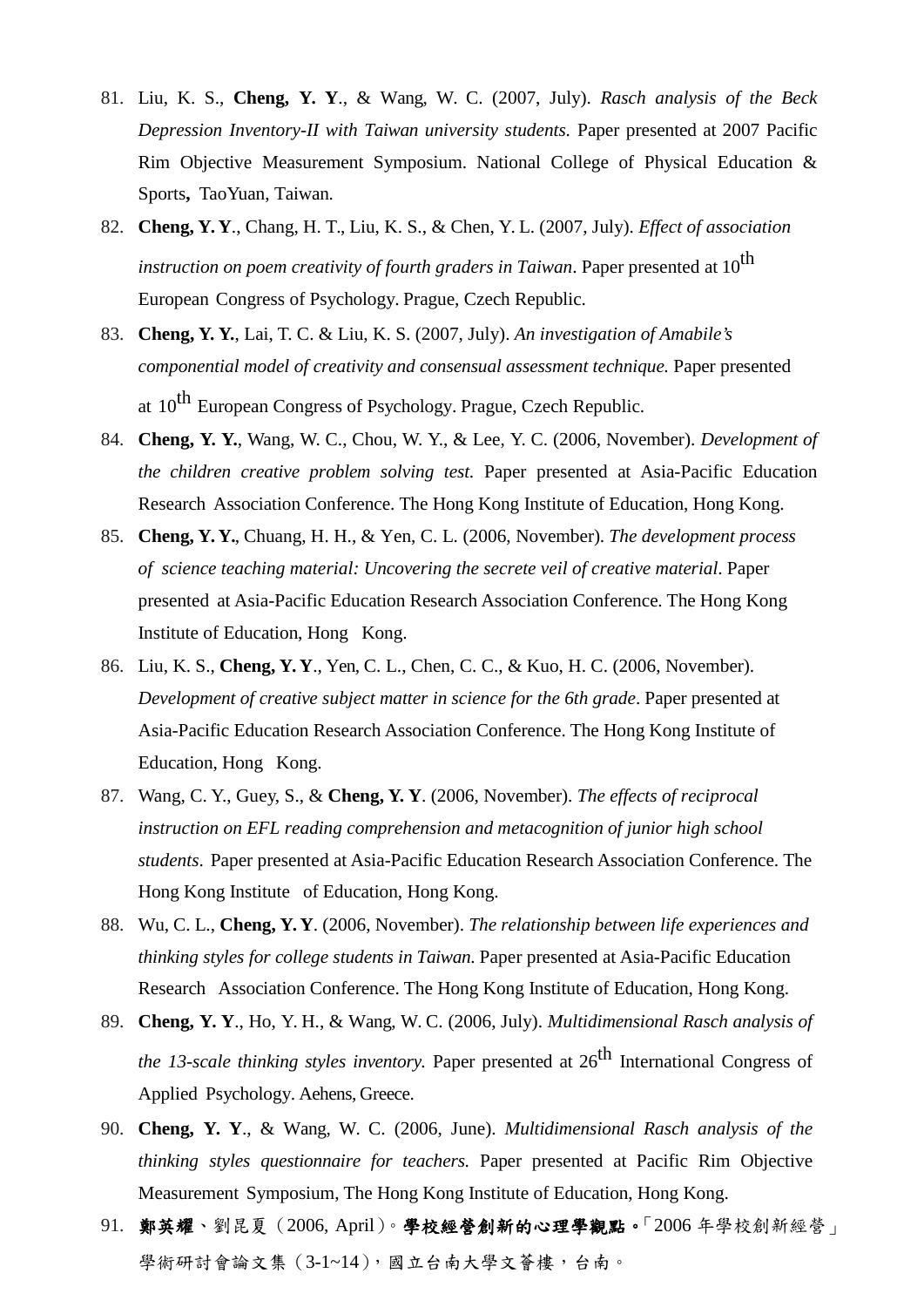92. 鄭英耀(2006, February)。科學創意教學實驗與教材發展**—**以國小自然科為例**(III)**。 發 表於亞洲科學教育學術研討會暨國科會科學教育學門研究計畫成果討論會,花蓮 遠來飯 店溫莎廳,花蓮。

(C)專書及專書論文

- 1. 鄭英耀、林煥祥、施慶麟(2010)。課堂中科學概念學習評量模式之發展:以化學 科為 例**(1/3)**。國科會第一年期中報告(NSC 98-2511-S-110-004-MY3)。
- 2. 鄭英耀、鍾素香(2009)。性別刻板印象威脅對女學生科學學習的影響機制之縱貫研 究**(1/2)**。國科會第一年期中報告(NSC 97-2511-S-110-004-MY2)。
- 3. 鄭英耀、郭志文、吳佳玲(2008)。教育的藍海策略:從教育部輔導高級中等學校 發展 創意教學環境談起。收錄於詹志禹總編:風呼舞雩(pp. 124-135)。台北:教 育部。
- 4. 鄭英耀、鍾素香(2008)。科學課堂中的性別刻板印象威脅對女學生科學學習之影 響。 國科會成果報告(NSC 96-2522-S-110-001)。
- 5. 鄭英耀、王文中、林煥祥(2007)。科學創意教學實驗與教材發展一以國小六年級 自然 科為例(**2/2**)**.**國科會第二年成果報告(NSC 95-2511-S-110-001)。
- 6. 鄭英耀、王文中、林煥祥 (2006)。科學創意教學實驗與教材發展一以國小六年級 自然 科為例(**1/2**)**.**國科會第一年期中報告(NSC 94-2511-S-110-001)。
- 7. 鄭英耀、王文中、林煥祥(2005)。科學創意教學實驗與教材發展**—**以國小自然科例**.** 國科會第三年期末報告(NSC-93-2511-S-110-001)。
- 8. 鄭英耀、王文中(2004)。教師與學生思考風格及其互動關係之研究**(II)** 國科會成果報 告(NSC 92-2413-H-110-004)。
- 9. 鄭英耀、王文中、張川木(2003)。教師在環境永續發展概念之研究**—**人文面向**(II)** (期末報告)*.*國科會第二年期末報告 (NSC-91-2511-S-110-006)。
- 10. 鄭英耀、王文中、張川木(2003)。科學創意教學實驗與教材發展**—**以國小自然科為 例(期末報告)**.**國科會第二年期末報告 (NSC-91-2522-S-110-003)。
- 11. 鄭英耀、羅文基、吳叁鏡(2003)。我國高中職就學社區推動模式之研究**(**期末報告**)** *.* 教育部技職司委託計劃。
- 12. 鄭英耀、劉金源、方德隆(2003)。高中職學生通識教育課程專案調查研究**(**期末報 告**) .** 教育部技職司委託計劃。
- 13. 鄭英耀、王文中、張川木(2002)。教師在環境永續發展概念之研究**—**人文面向**(**Ⅰ**)** (期末報告)*.*國科會期末報告 (NSC90-2511-S-110-012)。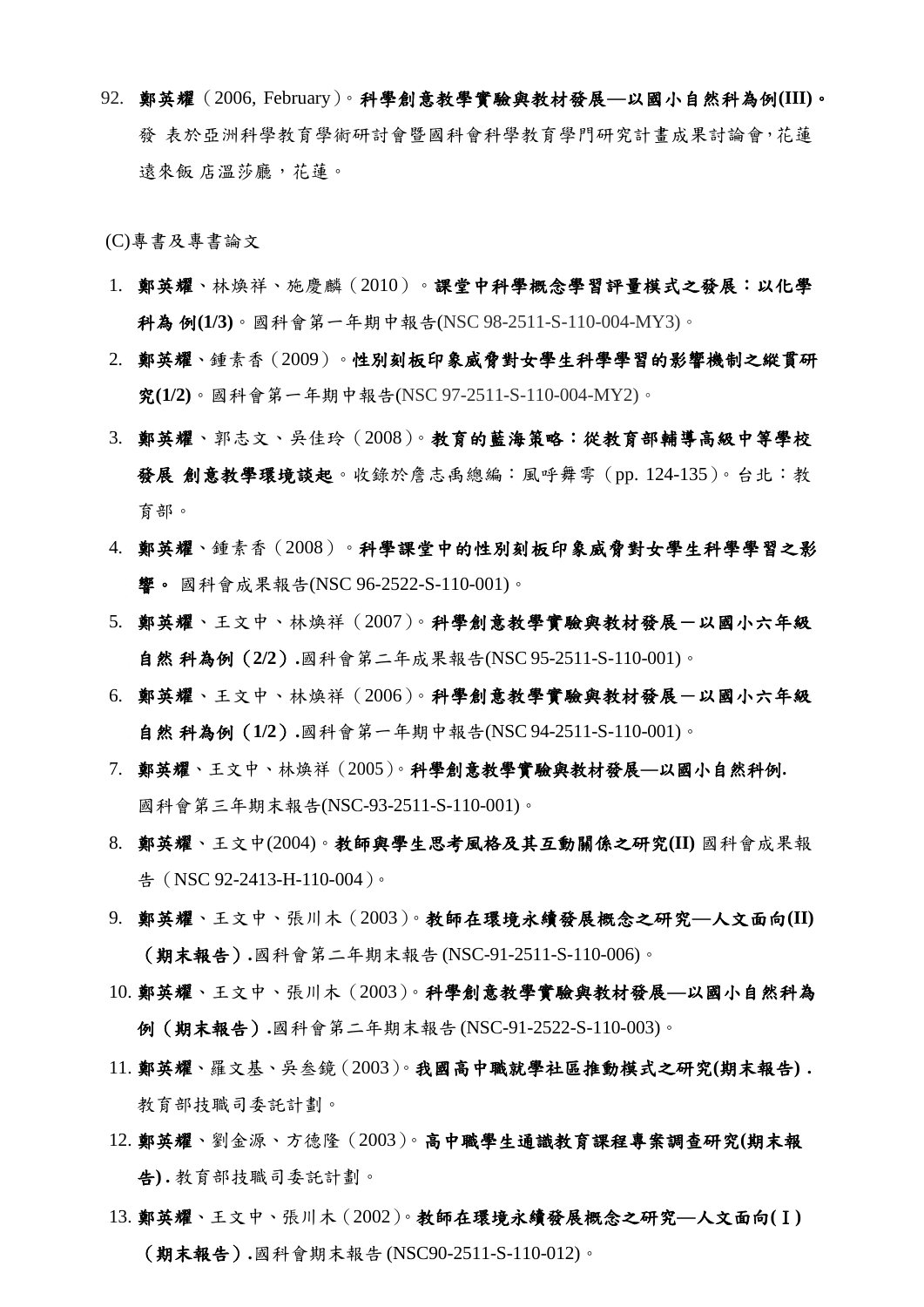- 14. 鄭英耀、王文中、張川木(2002)。科學創意教學實驗與教材發展**—**以國小自然科為 例(期末報告)*.*國科會期末報告 (NSC90-2511-S-110-005)。
- 15. 陳以亨、鄭英耀、周珮儀(2002)。九年一貫「藝術與人文」學習領域課程小組組織 運 作模式之研究**.**國立臺灣藝術教育館委託計劃。
- 16. 鄭英耀、蔡敦浩、張玉山、胡國強(2001)。運用體驗經濟的理念發展學校課程之新 典範(期末報告).教育部科技顧問室委託計劃。
- 17. 鄭英耀、王文中、葉玉珠(2001)。教師與學生思考風格及其互動關係之研究(期末 報 告)**.**國科會期末報告 (NSC89-2413-H-110-003)。
- 18. 張玉山、鄭英耀、蔡清華(2000)。全國各級各類學校學生合理單位成本研究(期末 報告),教育部教育研究委員會委托計劃。
- 19. 鄭英耀、張玉山、蔡清華(2000)。中央補助地方國教經費執行績效評估**(**期末報告**)**, 行政院研究發展考核委員會補助計劃(89A1117)。
- 20. 鄭英耀、蔡佩玲譯(2000)。檔案教學(An Introduction to Using Portfolios in the Classroom, edited by Charlotte Danielson & Leslye Abrutyn), 心理出版社, 台北。
- 21. 鄭英耀、王文中(2000)。科學競賽績優教師創造力思考及其相關因素之研究(期末 報 告)**.**國科會第二年期末報告 (NSC89-2519-S-110-002)。
- 22. 葉玉珠、吳靜吉、鄭英耀(2000)。科技及資訊產業研發人員創意思考及其相關因素 之 研究*.*國科會第二年期末報告 (NSC89-2519-S-110-001)。
- (D)研究計畫
	- 1. 鄭英耀(主持人),「科學想像力模式對原住民學童科學學習之效果」,科技部 102-2511-S-110 -002 -MY3,執行日期: 民國 102 年 8 月 1 日至 105 年 7 月 31 日。
	- 2. 鄭英耀(主持人),「科學想像力模式對原住民學童科學學習之效果」,科技部 104-2811-S-110 -002 -,執行日期: 民國 104 年 2 月 1 日至 105 年 1 月 31 日。
	- 3. 鄭英耀(主持人),「從體驗、發現到反思:女性科技人才培育之科學活動」,科 技部 103-2630-S-110 -001 -,執行日期: 民國 103 年 11 月 1 日至 104 年 10 月 31 日。
	- 4. 鄭英耀(主持人),「科學想像力模式對原住民學童科學學習之效果」,科技部 103-2811-S-110 -002 -,執行日期: 民國 103 年 2 月 1 日至 104 年 1 月 31 日。
	- 5. 鄭英耀 (主持人),「科普活動: 偏鄉地區科普教育推廣活動」,科技部 102-2515-S-110-002-,執行日期: 民國 102 年 8 月 1 日至 103 年 7 月 31 日。
	- 6. 鄭英耀(主持人),「99-101 年多元族群的科學教育學門研究規劃推動計畫」,國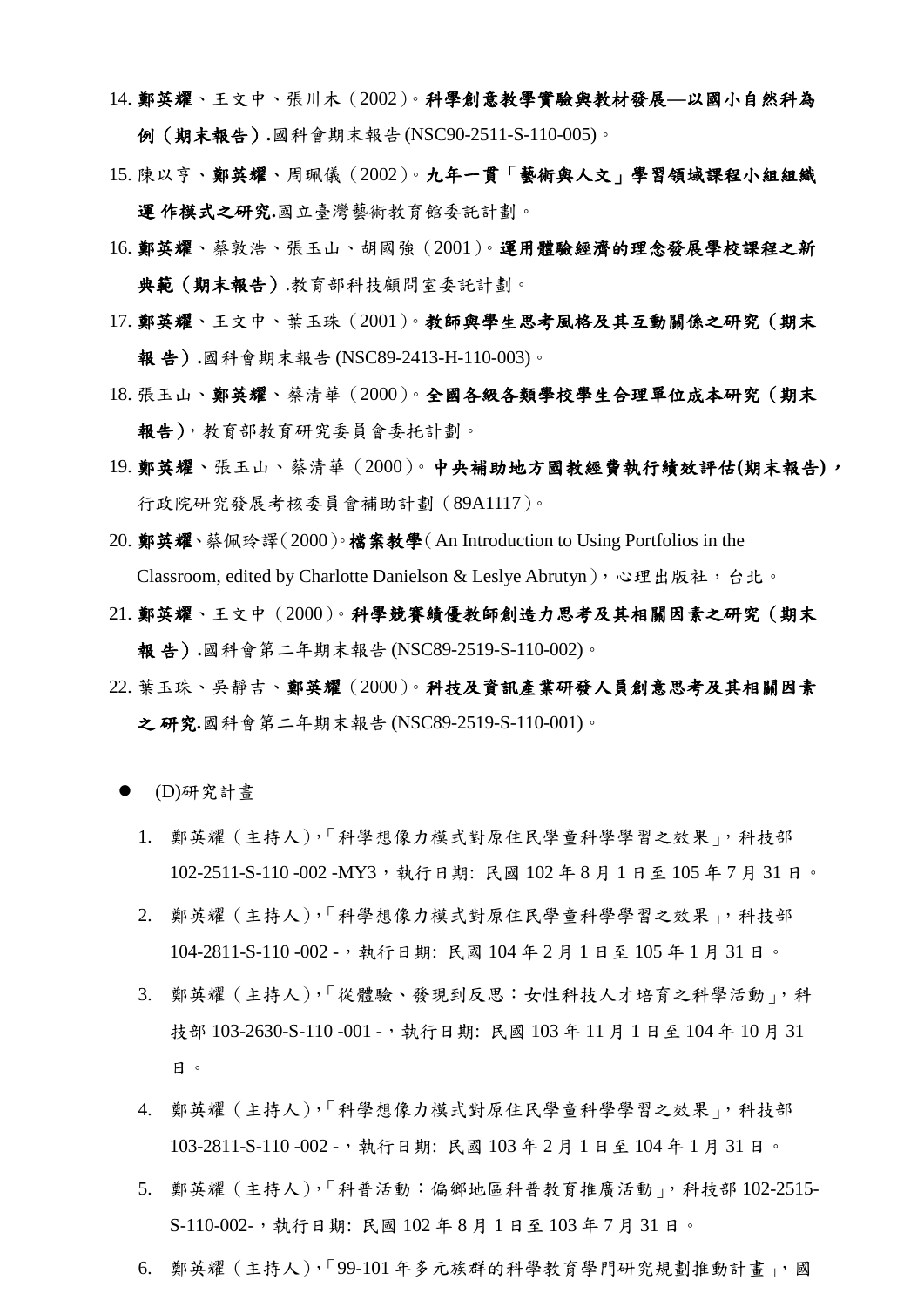家科學 委員會 NSC-99-2517-S-110-001-MY3, 執行日期: 民國 99年1月1日至 101 年 12 月 31 日。

- 7. 鄭英耀(主持人),「未來教學的想像-(子計畫二)科學發明的想像力」,國家科 學委員 會 NSC-98-2511-S-110-004-MY3, 執行日期: 民國 99 年 8 月 1 日至 100 年 5 月 31 日。
- 8. 鄭英耀(主持人),「課堂中科學概念學習評量模式之發展:以化學科為例」, 國家科學 委員會 NSC-98-2511-S-110-004-MY3, 執行日期: 民國 98年8月1日 至 101 年 7 月 31 日。
- 9. 鄭英耀(主持人),「教育部97年度校園暴力霸凌現況調查與改進策略研究計 畫」,委託機關:教育部,執行日期:民國97 年9 月26 日至98 年7 月25 日。
- 10. 鄭英耀(主持人),「性別刻板印象威脅對女學生科學學習的影響機制之縱貫 究 | ,國家科學委員會NSC-97-2511-S-110-004-MY2,執行日期:民國97 年8 月1 日至99 年10 月31 日。
- 11. 鄭英耀(主持人),「科學課堂中性別刻板印象威脅對女學生科學學習之影響」, 國家科學委員會NSC-96-2511-S-110-001,執行日期:民國96 年11 月1 日至97 年10 月31 日。
- 12. 鄭英耀(主持人),「科學創意教學實驗與教材發展—以國小六年級自然科為例 (2/2)」,國家科學委員會NSC-95-2511-S-110-001,執行日期:民國95 年8 月1 日 至96 年7 月 31 日。
- 13. 鄭英耀(主持人),「科學創意教學實驗與教材發展—以國小六年級自然科為例 (1/2)」,國家科學委員會NSC-94-2511-S-110-001,執行日期:民國94 年8 月1 日 至95 年7 月 31 日。
- 14. 鄭英耀(主持人),「科學創意教學實驗與教材發展-以國小自然科為例(Ⅲ)」, 國家科學委員會NSC93-2511-S-110-001,執行日期: 民國93 年8 月1 日至94 年7 月31 日。
- 15. 鄭英耀(主持人),「讓教學New 起來—Creative Teaching 教師社群經營實務行動研 究」, 委託機關:教育部,執行日期:民國93 年1 月1 日至94 年1 月31 日。
- 16. 鄭英耀(主持人),「教師與學生思考風格及其互動關係之研究(Ⅱ)」,國家科 學委員會NSC92-2413-H-110-004,執行日期:民國92 年8 月1 日至93 年7 月31 日。
- 17. 鄭英耀(主持人),「成立普通高級中學各科課程綱要(草案)審查小組暨普通高 級中學(綜合活動)課程專案小組」,委託機關:教育部,執行日期:民國92年8 月1 日至92 年10 月31 日。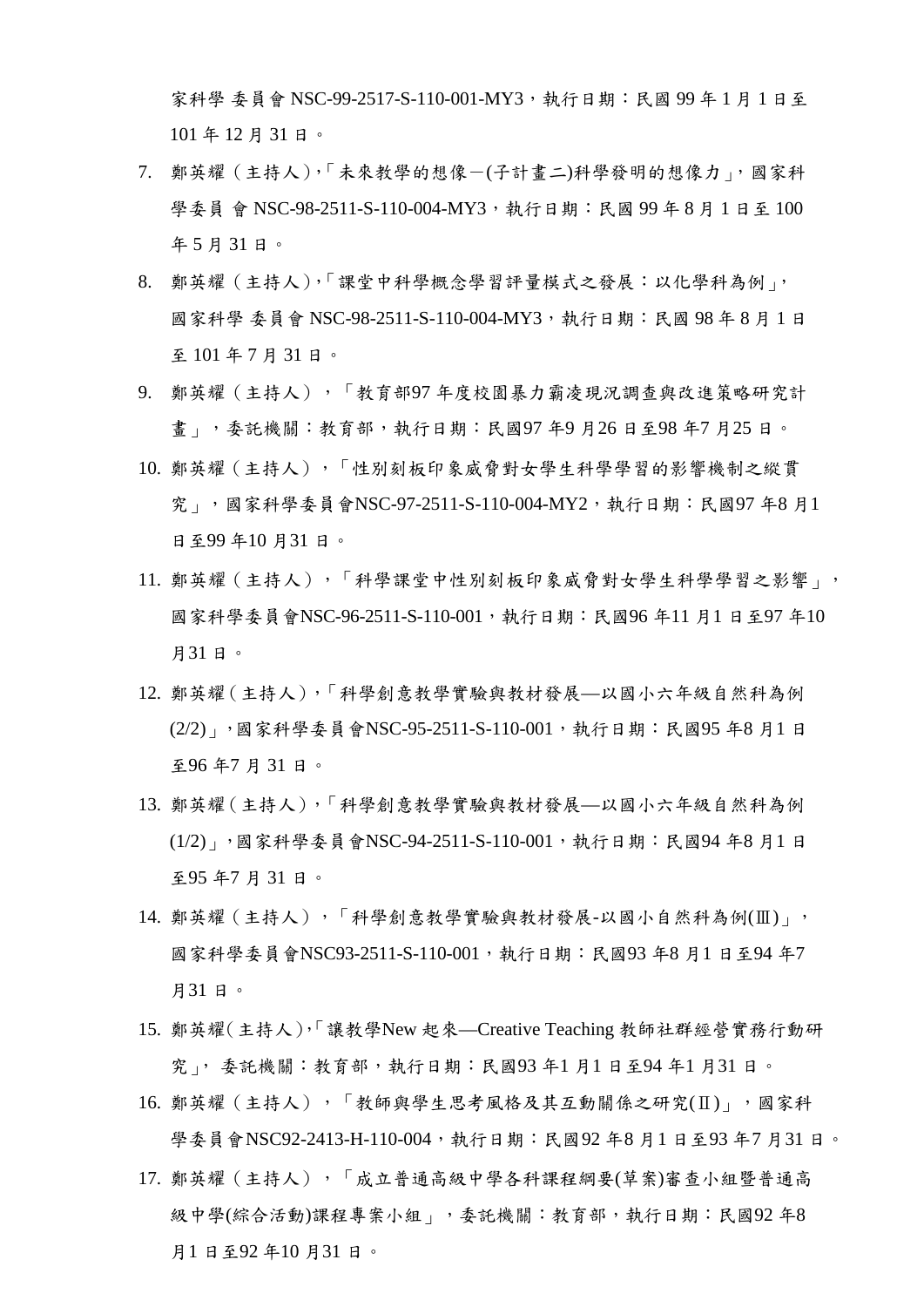- 18. 鄭英耀(主持人),「科學創意教學實驗與教材發展-以國小自然科為例」,國 家科學委員會NSC91-2522-S-110-003,執行日期: 民國91 年8 月1 日至92 年7 月 31 日。
- 19. 鄭英耀(主持人),「教師在環境永續發展概念之研究-人文面向 (2/2) 」,國 家科學委員會NSC91-2511-S-110-006,執行日期:民國91 年8 月1 日至92 年7 月 31 日。
- 20. 鄭英耀(主持人),「我國高中職就學社區推動模式之研究」,委託機關:教育 部,執行日期:民國91年7月1日至92年1月31日。
- 21. 鄭英耀(主持人),「高中職學生通識教育課程專案調查研究」,委託機關:教 育部,執行日期:民國91 年7 月1 日至91 年12 月31 日。
- 22. 鄭英耀(主持人),「國小教師發展創造性戲劇課程之行動研究與九歌兒童戲團 專業合作」,委託機關:教育部,執行日期:民國91 年6 月1 日至93 年2 月29 日。
- 23. 鄭英耀(主持人),「科學創意教學實驗與教材發展-以國小自然科為例」,國 家科學委員會NSC90-2511-S-110-005,執行日期:民國90 年8 月1 日至91 年7 月 31 日。
- 24. 鄭英耀(主持人),「教師在環境永續發展概念之研究-人文面向(1/2)」,國 家科學委員會NSC90-2511-S-110-012,執行日期:民國90年8月1日至91年7月 31 日。
- 25. 鄭英耀(主持人),「運用體驗經濟的理念發展學校課程的新典範」,委託機關: 教育部,執行日期:民國90 年3 月1 日至90 年12 月31 日。
- 26. 鄭英耀(主持人),「教師與學生思考風格及其互動關係之研究(Ⅰ)」,國家 科學委員會NSC89-2413-H-110-003,執行日期:民國89 年8 月1 日至90 年7 月 31 日。
- 27. 鄭英耀(主持人),「中央補助地方國教經費執行績效評估」,委託機關:行政 院研究發展考核委員會,執行日期:民國89 年2 月1 日至89 年12 月31 日。
- 28. 鄭英耀(主持人),「教學績效評量制度之研究」,委託機關:國立中山大學管理 學院,執行日期:民國88 年1 月至88 年6 月。
- 29. 鄭英耀(主持人),「科學競賽績優教師創意思考及其相關因素之研究 (2/2)」,國家科學委員會NSC89-2519-S-110-002,執行日期:民國88 年8 月1 日至89 年7 月31 日。
- 30. 鄭英耀(主持人),「科學競賽績優教師創意思考及其相關因素之研究(Ⅰ)」, 國家科學委員會NSC88-2519-S-110-003,執行日期:民國87 年8 月1 日至88 年7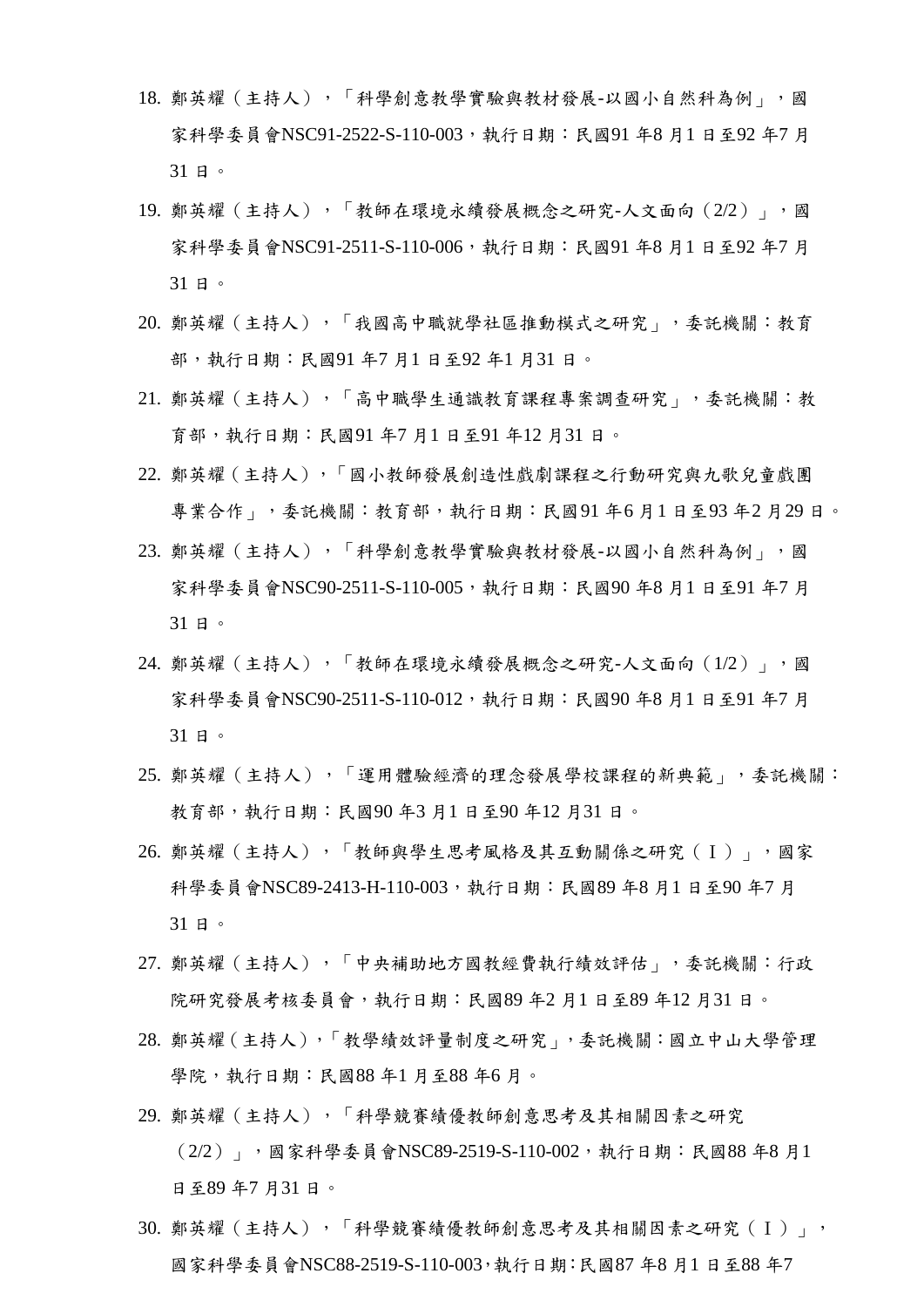月31 日。

- 31. 鄭英耀(主持人),「批判思考教學效果之研究:一般與特定科目之比較」,國 家科學委員會NSC88-2413-H-110-001,執行日期:民國87年8月1日至88年7 月31 日。
- 32. 鄭英耀(主持人),「提昇大學生批判思考之教學研究」,委託機關:教育部, 執行期:民國87 年10 月1 日至88 年06 月30 日。
- (E)榮譽及獎項
	- 1 . 104 年度科技部傑出研究獎
	- 2 . 101 學年度中山大學特聘教授(學術研究類)
	- 3 . 100 學年度中山大學研究傑出獎
	- 4 . 90 101 學年度 26 件國科會專題研究獎助
	- 5 . 台灣教育研究學會自 2009 年迄今,已於國內舉辦四場學術研討會,並於 2011 年 在台灣 高雄舉辦國際學術研討會(TICE2011)
	- 6 . 2008-迄今共有教育部計畫 4 件
	- 7 . 2012-迄今為 SSCI 期刊(Educational Psychology)Special Issue-「創造力專刊」 的 Guest Editor
	- 8 . TSSCI 期刊(教育學刊、家庭教育與諮商學刊)編輯委員
	- 9. TSSCI、SSCI 期刊(Educational Psychology、Humor、Thinking Skill and Creativity 等、教育學刊、教育與心理研究、測驗學刊、教育科學研究期刊(原師 大學報—教育類)、教育心理學報、科學教育學刊、中華輔導學報、課程與教學 季刊、教育政策論壇、教育實踐與研究等)審查委員
	- 10. 2012/1-迄今為國家科學委員會人文及社會科學發展處「教育學門」複審委員
	- 11. 2011-迄今為中鋼集團教育基金會董事
	- 12. 2012-迄今為國家科學委員會科學教育發展處「原住民科學教育行動方案」複審 委員
	- 13. 2010/1 2012/12 為國家科學委員會科學教育發展處「多元族群的科學教育學門」 學門召集人
	- 14. 2009-迄今為國家科學委員會科學教育發展處「性別與科技」召集人
	- 15. 台灣教育研究學會第一任、第二任理事長